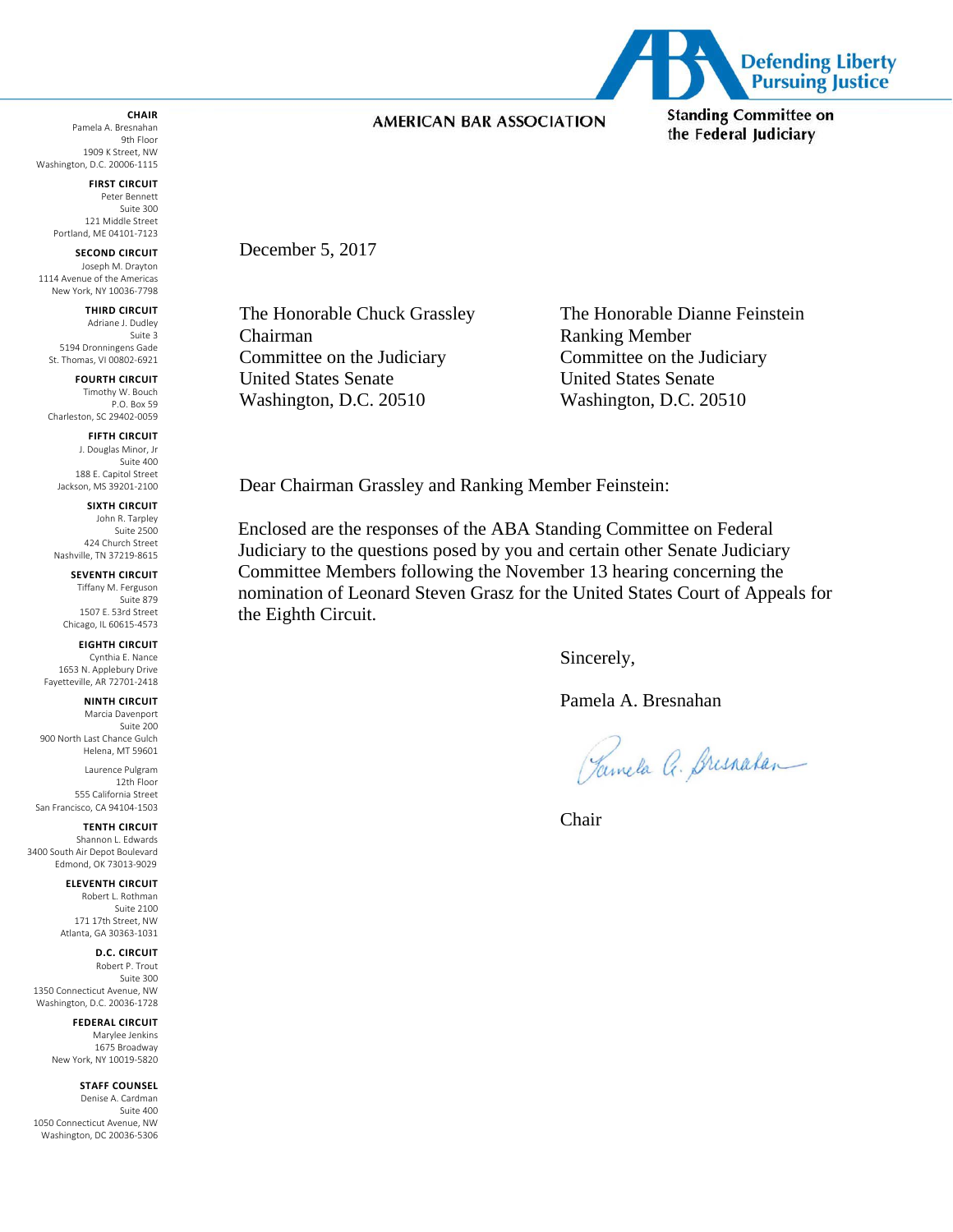# **Responses to Senator Chuck Grassley Questions for the Record for Pamela Bresnahan Chair, ABA Standing Committee on the Federal Judiciary**

**1. The Backgrounder published by the ABA Standing Committee on the Federal Judiciary articulates its evaluation criteria in vague generalities. For example, an evaluator must consider "[i]n evaluating 'judicial temperament' the Committee considers the nominee's compassion, decisiveness, open-mindedness, courtesy, patience, freedom from bias and commitment to equal justice under the law." What steps has the ABA taken to ensure that these factors are applied consistently and objectively?** 

#### Answer to Question 1

The Backgrounder sets forth the important elements that are used to evaluate temperament. These are well understood, frequently cited components of judicial temperament, and lawyers and judges often raise the very elements set forth in our definition when discussing their concerns about a nominee's judicial temperament. In addition, lawyers often volunteer, without prompting, that judicial temperament goes to the core of being a judge because it deals with whether a judge will be fair to all litigants and will put aside personal views to follow the law. Rather than offering vague guidance, the Backgrounder's explanation of our criteria and procedures helps ensure that each evaluation is conducted in the same manner and is limited to assessing professional qualifications through an examination of a nominee's professional competence, integrity, and judicial temperament.

Three additional factors that ensure consistency and quality deserve mention. First, at the start of every association year, newly appointed members undergo an exhaustive day of training with current and former members. During training, the evaluation process is discussed in detail and sample formal reports are reviewed and dissected. It also helps that only about a third of the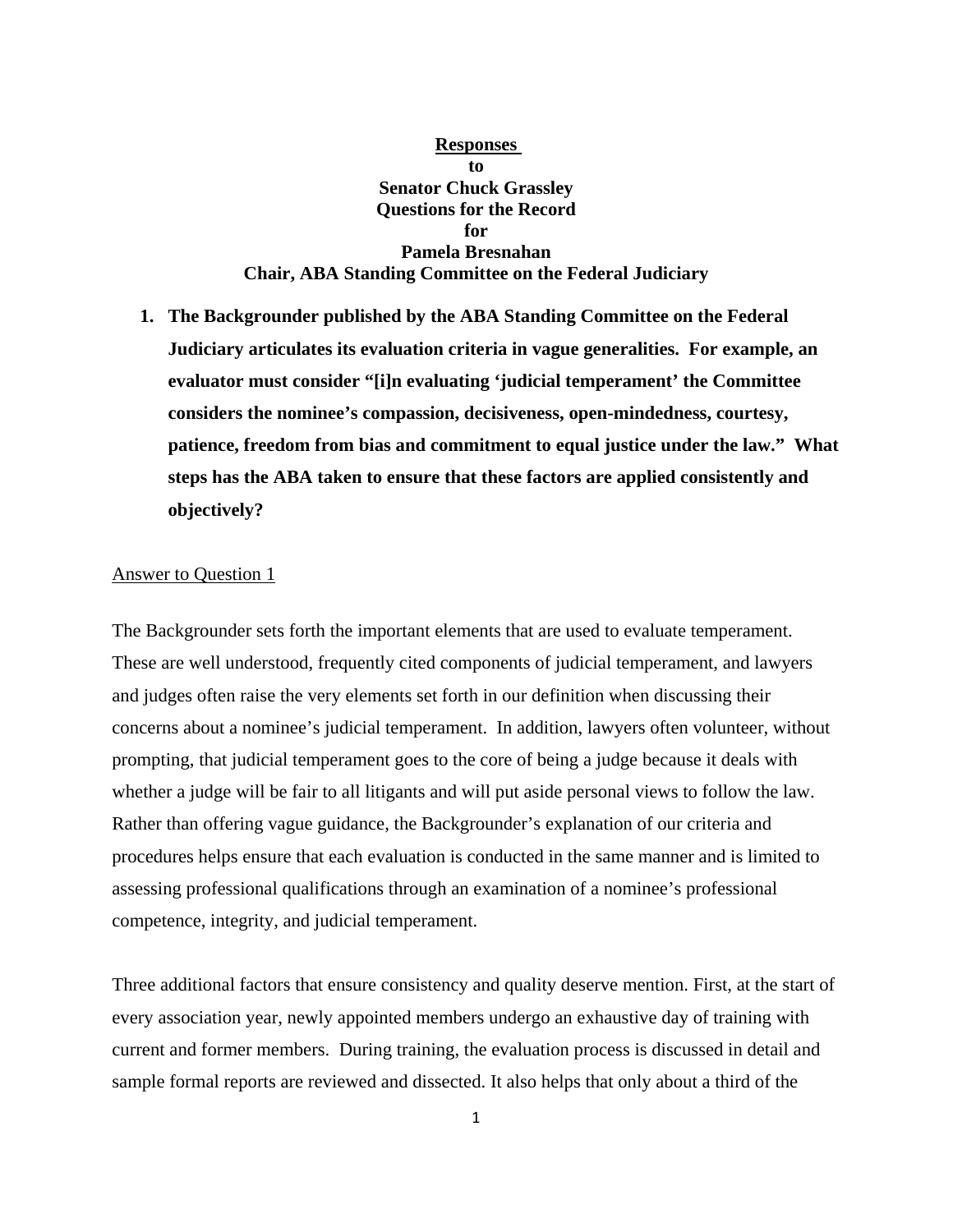members of the Standing Committee are new every year and that members who are rotating off the committee have a duty to – and willingly do—act as mentors to their replacements. Second, an important factor in assuring high-quality, thorough, impartial evaluations that reach deeply into the nominee's legal community is that the Standing Committee chair reviews every Report for quality and thoroughness before it is circulated to Committee members for review and a vote. Finally, after review by the chair, every nominee is assessed and voted on individually by each of the 14 distinguished members of the Committee.

**2. The Senate Judiciary Committee received hundreds of letters in support of L. Steven Grasz. The ABA refuses to identify the witnesses who spoke negatively about Mr. Grasz. Why should the Committee credit an unsourced, bottom-line assessment from the ABA over the public statements of many members of the Nebraska legal community?** 

#### Answer to Question 2

The Standing Committee's confidential peer evaluation of Mr. Grasz and public statements of support for him serve very different functions, and both deserve consideration and scrutiny by your Committee.

The purpose of our evaluations is to provide an objective, peer assessment of a nominee's professional competence, integrity and judicial temperament. We are able to obtain candid assessments of a nominee's professional qualifications from those who work with the nominee professionally because we promise to maintain the confidentiality of the identity of every interviewee. Absent a promise of confidentiality, many lawyers and judges would hesitate to speak frankly about a nominee, knowing full well that they will continue to have a professional relationship with the nominee, either as a judge or lawyer who practices in the same community. Under most circumstances, lawyers, judges and others interviewed are willing to be frank and candid about their assessment of a nominee's professional qualifications precisely because they are confident that they can speak confidentially.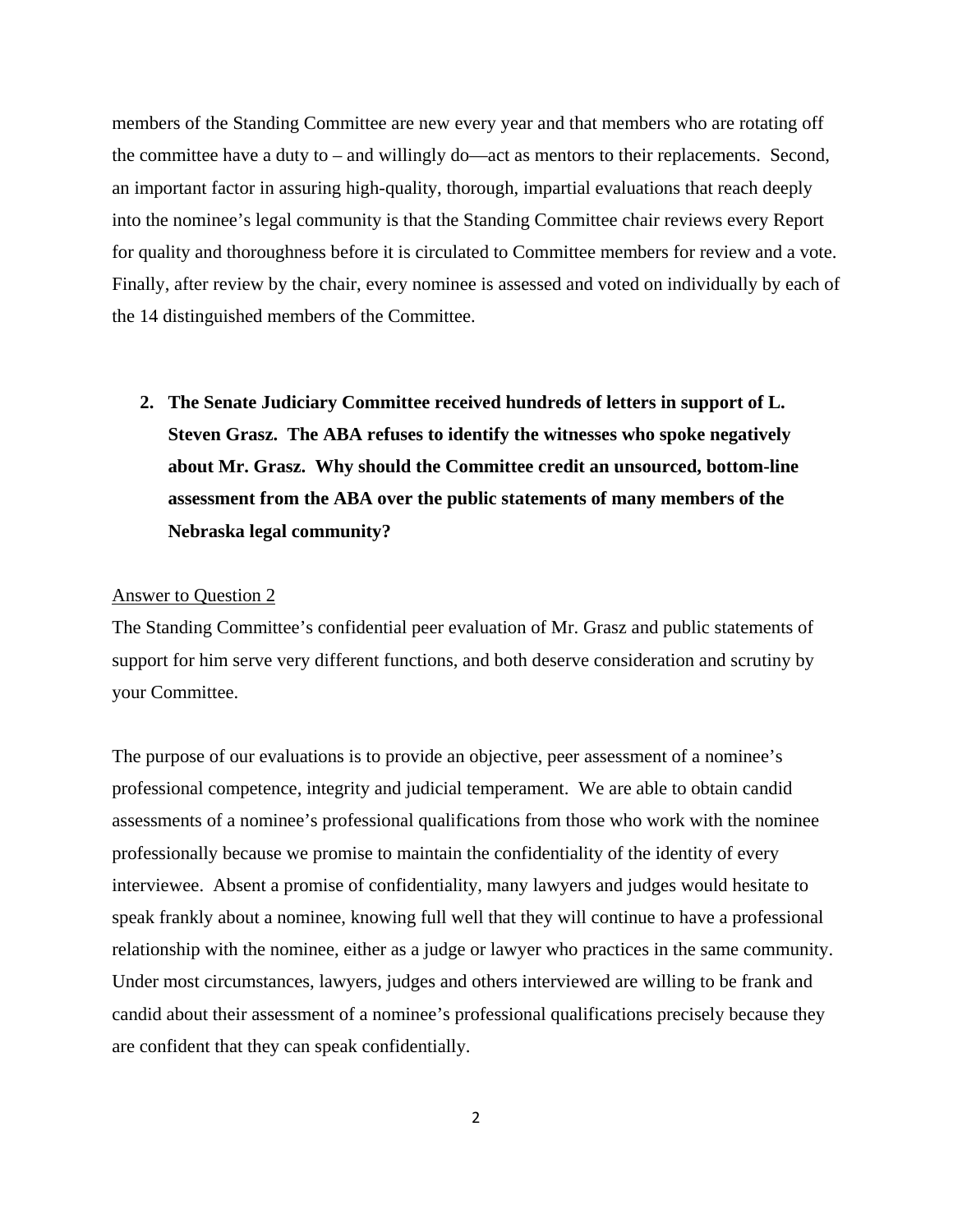With regard to concerns that our evaluations are unsourced, it is important to point out that the Standing Committee does not give consideration to comments made by anonymous sources: all interviewees who wish to have their comments regarding a nominee considered by the Committee must agree to the disclosure of their identity only to Committee members. In conclusion, in our view, confidentiality improves the reliability of the information we obtain and is essential to our ability to provide objective peer assessments. Members of the Senate, of course, take many additional factors into consideration when deliberating over a life-time appointment and are free to decide for themselves how much weight to accord our evaluations.

# **3. Your statement dated October 30, 2017, stated that some interviewees "expressed concerns about [Mr. Grasz]'s views of** *stare decisis***, and questioned his commitment to it." What evidence was offered to substantiate these concerns?**

### Answer to Question 3

Please refer to the additional discussion in our Supplemental Statement of November 13, 2017. There is no one event that made Mr. Grasz' peers question his ability to apply precedent faithfully. Their concerns were based on their individual cumulative experiences with the nominee, his approach to legal issues, and his writing. Concerns about whether the nominee could be fair, open minded, and follow the law gave rise to expressions of concern over his level of commitment to the principle of s*tare decisis*.

# **4. Your statement dated October 30, 2017, stated that some interviewees "expressed the view that [Mr. Grasz] would be unable to separate his role as an advocate from that of a judge." What evidence was offered to substantiate this view?**

### Answer to Question 4

Please refer to the additional discussion in our Supplemental Statement of November 13, 2017. We have summarized concerns without providing specific details to preserve the confidentiality of those we interviewed.

**5. Your statement dated October 30, 2017, stated that some interviewees "shared instances in which Mr. Grasz's conduct was gratuitously rude." What evidence was offered to substantiate the conclusion that Mr. Grasz is gratuitously rude?**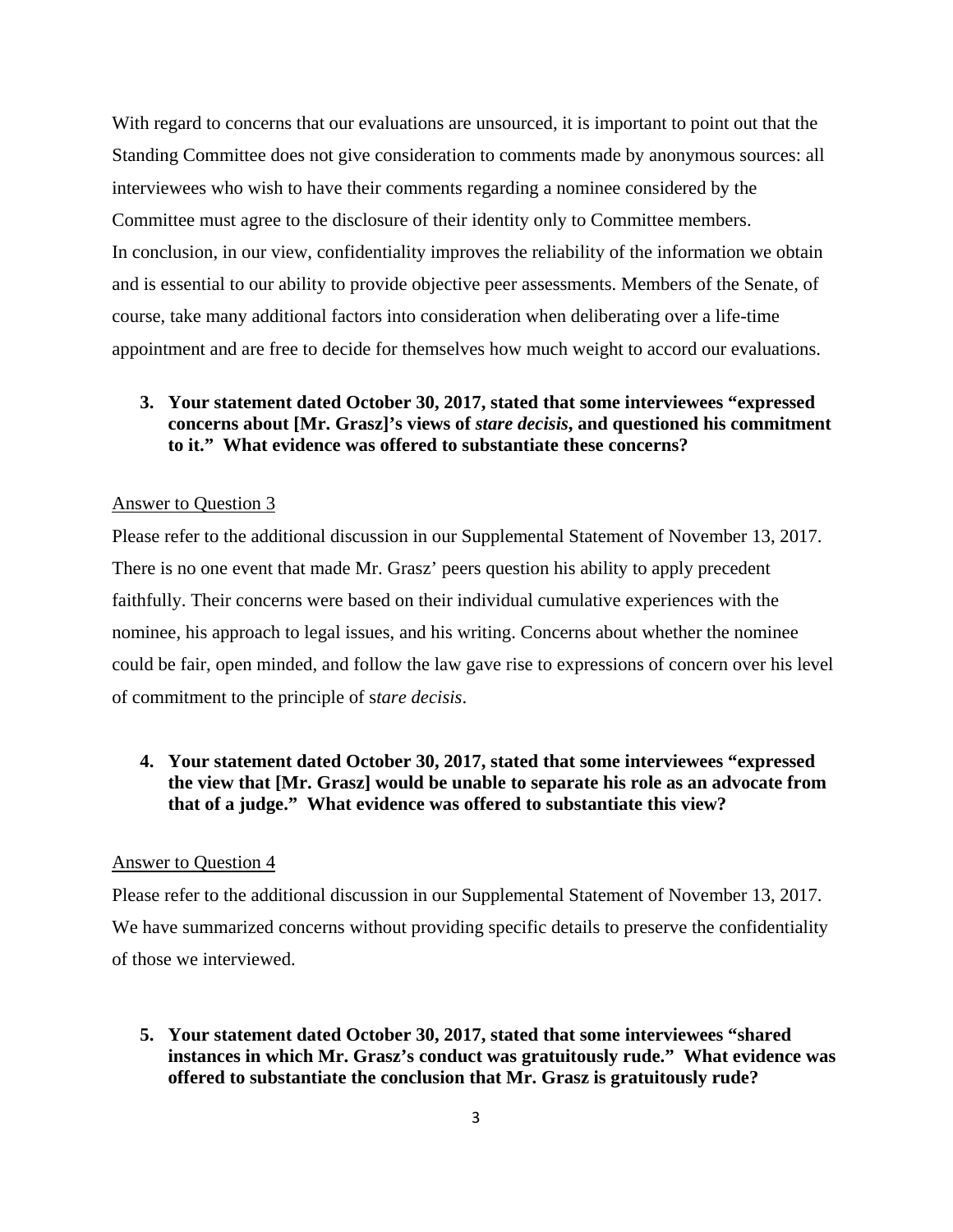# Answer to Question 5

Please refer to the discussion on page six of the Supplemental Statement of November 13, 2017. His colleagues raised concerns based on their interactions with him in the course of his representation of his clients.

# **6. Your statement dated October 30, 2017, stated that some interviewees expressed a fear of adverse consequences "based on the nominee's deep connection and allegiance to the most powerful politicians in his state." Were any other reasons offered besides the fact that Mr. Grasz is involved in politics?**

# Answer to Question 6

While it is impossible for anyone to know the motivation of another person's actions, we can report that multiple individuals said that those with whom Mr. Grasz was closely affiliated and to whom he is deeply committed, including those at and near the pinnacle of state government, valued loyalty within the ranks of their party and would punish those who did not display it. If true, such attitudes would encourage expressions of support and chill any desire to candidly express concerns.

- **7. Your statement dated October 30, 2017, states that Mr. Grasz affirmed that lower courts must follow Supreme Court precedent. You identified a 1999 law review article written by Mr. Grasz, entitled** *If Standing Bear Could Talk . . . Why There Is No Constitutional Right to Kill A Partially-Born Human Being***, 33 Creighton L. Rev. 23 (1999). Your statement indicates that the ABA believed it was inappropriate for Mr. Grasz to assert that courts "need not extend questionable jurisprudence into new areas or apply it in areas outside of where there is clear precedent" and his belief that courts "should adopt a new 14th Amendment construct for analysis of the rights of the [partially born] that could avoid** *Roe* **and** *Casey***."** 
	- **a. Considering the Supreme Court did not announce that partial-birth abortion should be assessed under the** *Roe* **/** *Casey* **framework until after this law review article was published, why was it inappropriate for Mr. Grasz to suggest another framework to assess a different abortion procedure with relevant factual distinctions from those assessed in** *Roe* **and** *Casey***—i.e., the**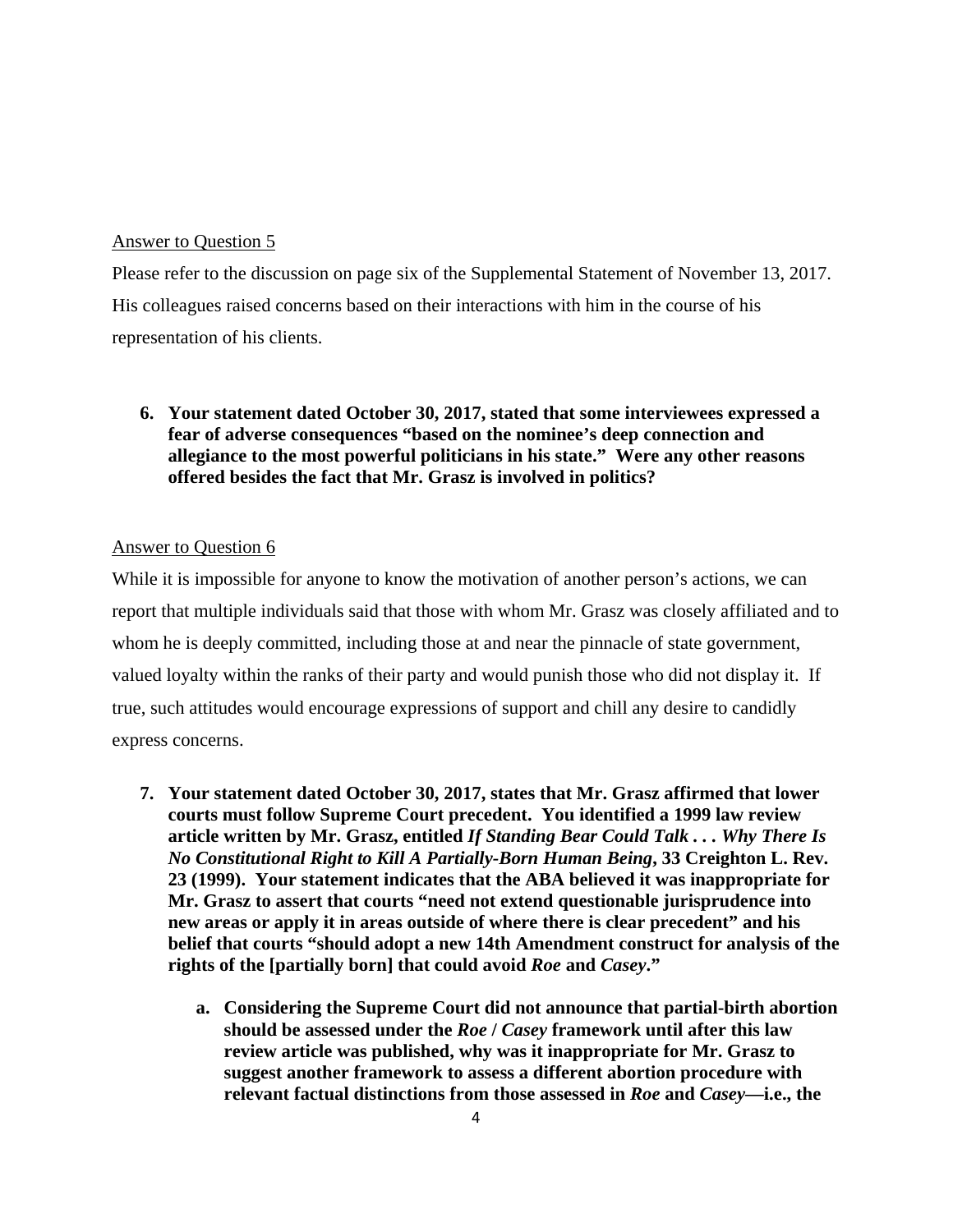**dismantling of a partially born child as opposed to destruction of an unborn fetus?** 

- **b. The ABA granted Goodwin Liu a unanimous "well-qualified" rating in 2011 despite having published law review articles critical of seminal Supreme Court precedent in the areas of school desegregation and affirmative action.**  *See* **Goodwin Liu,** *"History Will Be Heard": An Appraisal of the*  **Seattle/Louisville** *Decision***, 2 Harv. L. & Pol'y Rev. 53 (2008); Goodwin Liu,**  *The Causation Fallacy:* **Bakke** *and the Basic Arithmetic of Selective Admissions***, 100 Mich. L. Rev. 1045 (2002). Can you explain the ABA's disparate treatment of Mr. Liu's direct criticisms of Supreme Court precedent and Mr. Grasz's argument that certain Supreme Court precedent does not necessarily apply to a particular case?**
- **c. Your statement suggests that the ABA was troubled that Mr. Grasz continues to adhere to the views set forth in his law review article. Is it the position of the ABA that scholars and practitioners must abandon their personal assessments of legal opinions when nominated to the bench?**
- **d. Can you provide another example of the ABA rating a judicial nominee unqualified because of the nominee's attempts to distinguish potentially adverse precedent or the nominee's criticism of existing precedent?**

#### Answer to Question 7

a. On principle, there is nothing wrong with a scholar or commentator criticizing the Supreme Court's jurisprudence and suggesting that the Supreme Court should change it. Our exploration of the article with Mr. Grasz during our interviews and subsequent discussion of it in both of our statements were not pursued to determine if Mr. Grasz is right or wrong, or too conservative or too pro-life to be a good judge. We used the article as vehicle for exploring whether the nominee is able to detach decision-making from his ardently held views in light of the many concerns raised by peers that his personal views may interfere with his ability to render impartial decisions based on the facts and the law.

b. Neither I nor the evaluators were on the Standing Committee when Judge Liu was nominated and therefore can't answer this question. However, one might just as readily ask why controversial writings of other nominees of this President have not set off alarms or resulted in a "Not Qualified" rating. This is probative because the answer is probably applicable to the evaluation of Judge Liu. The answer is that a nominee's writings that take the Supreme Court to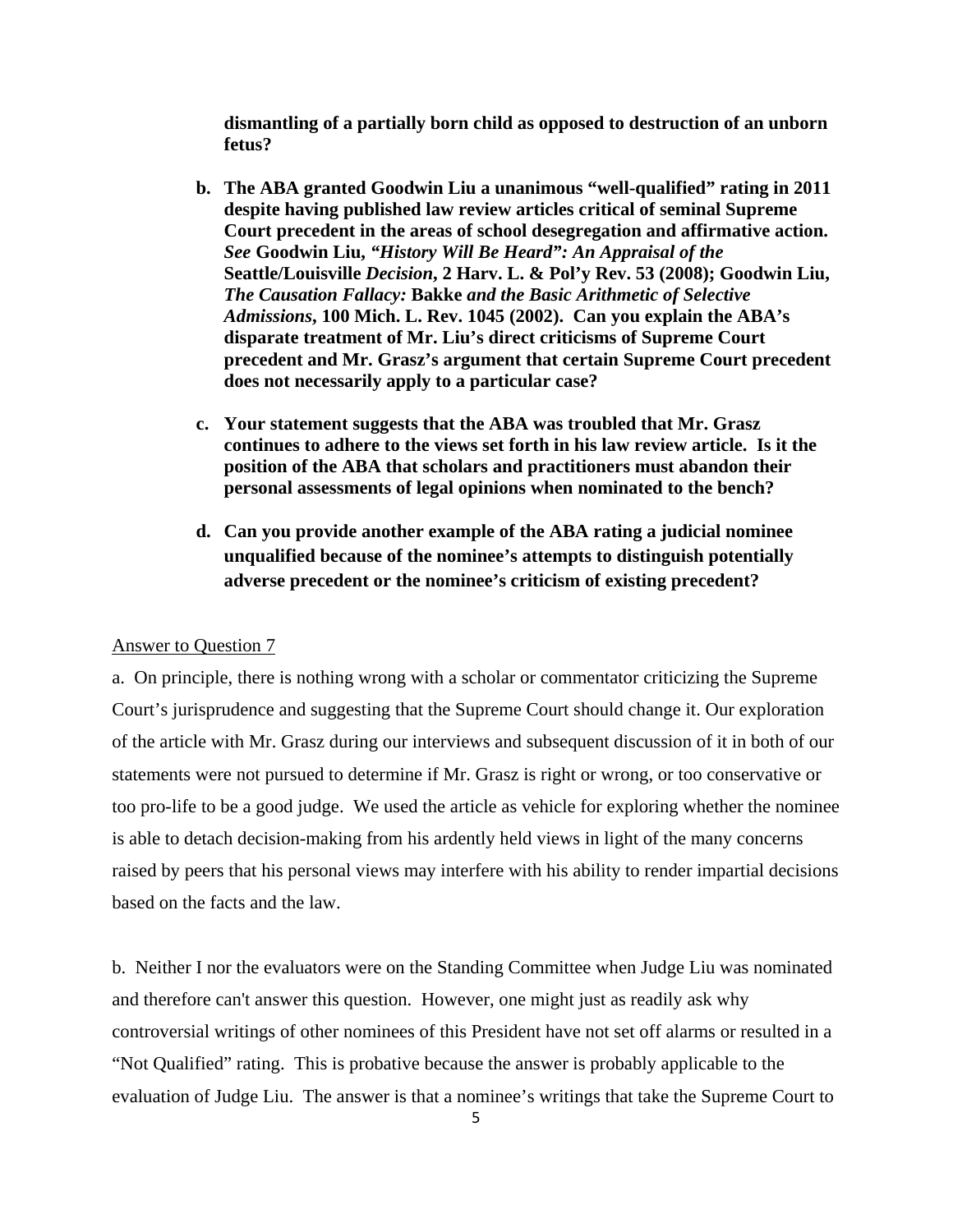task, advance controversial issues, or express his or her ardent personal views, are not in themselves problematic and normally are not scrutinized by the Standing Committee. They become issues of concern when peers point to them to explain why they have strong concerns about a nominee's judicial temperament. Nominees who appear to have engaged in identical activities or who have other similarities get different ratings because their peers have evaluated their professional qualification differently, not because the Standing Committee has applied different standards or procedures.

c. It is not the position of the ABA or of the Standing Committee that scholars and practitioners must abandon their personal assessments of legal opinions when nominated to the bench. It is our belief that they must put aside their personal assessments of legal opinions in order to decide cases objectively and without bias.

d. We disagree with your characterization of why this nominee was rated "Not Qualified." The Standing Committee did raise *stare decisis* concerns when discussing the judicial temperament of a 5th Circuit Nominee who received a "Not Qualified" rating in 2005 and again in 2006. His nomination was returned at the end of the 109th Congress, and he was never renominated.

8. **Your statement dated October 30, 2017, states that Mr. Grasz's assertion that his pro-life views had no impact on his legal analysis meant he was "unable to identify the lack of objectivity that his personal convictions had created."**

- **a. Is it the ABA's position that holding pro-life views is inconsistent with taking an objective view of the law?**
- **b. What is the basis for your conclusion that it was Mr. Grasz's pro-life views as opposed to a good-faith legal argument—that caused Mr. Grasz to assert that** *Roe* **and** *Casey* **did not apply to partial-birth abortion bans?**
- **c. Does the ABA have a rubric for determining when a nominee's stated legal views indicate a "lack of objectivity?" If so, please explain this rubric.**
- **d. Is it the ABA's position that making a good-faith legal argument distinguishing potentially inapplicable precedent—and maintaining the**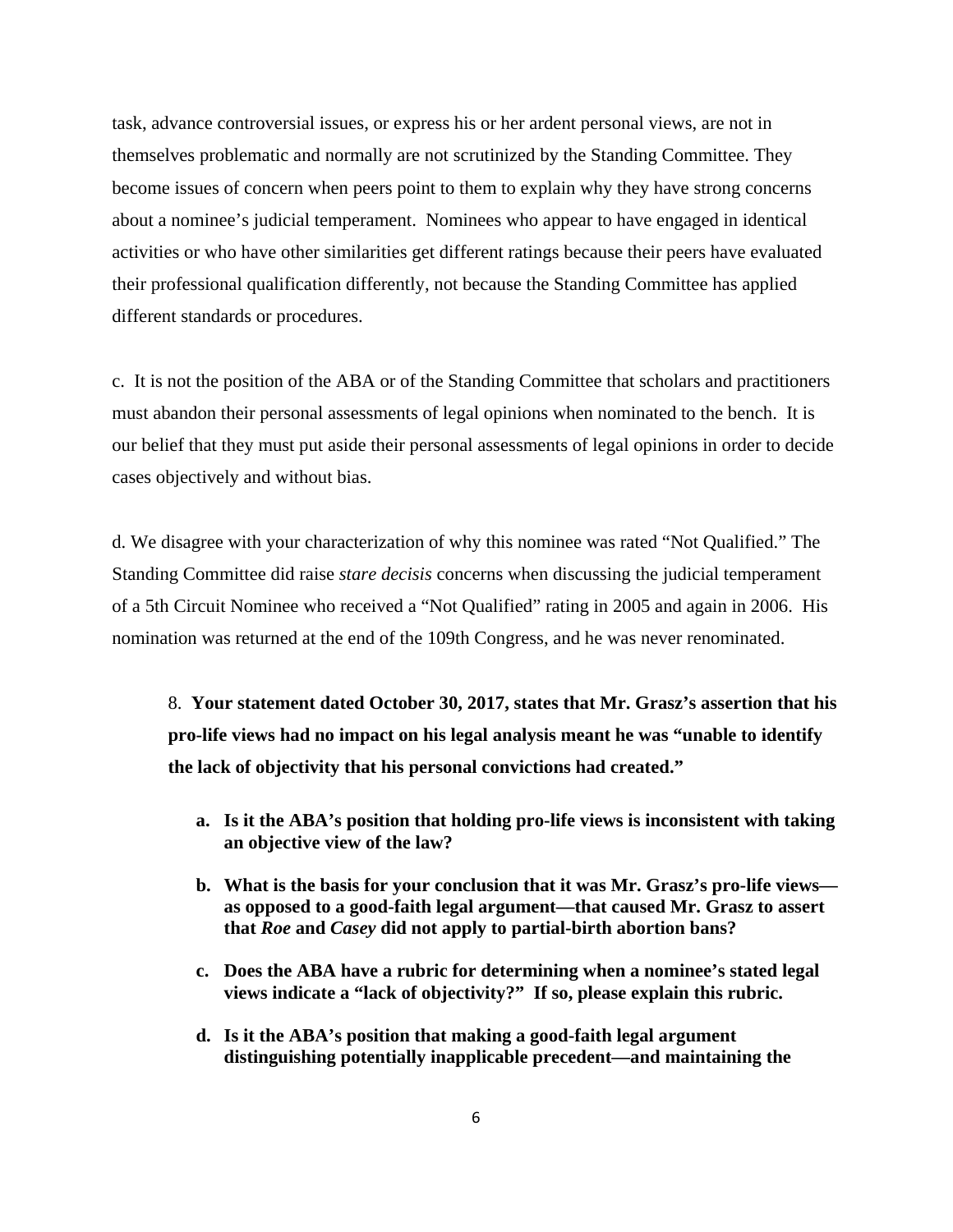**correctness of this distinction—raises questions as to "the nominee's ability to set aside personal bias in carrying out his judicial duties?"** 

**e. Considering that a substantial part of legal practice is distinguishing potentially adverse precedent, how does the ABA determine the circumstances in which attempted distinctions of adverse precedent indicate an inability to set aside personal bias?** 

### Answers to Question 8

a. No, that is not the position of the ABA and it is not an assumption upon which the Standing Committee bases its evaluations. There is no litmus test or simple formula for determining if a nominee has the requisite judicial temperament that will enable him to carry out his duties with open-mindedness, freedom from bias, and commitment to equal justice.

b. Please refer to page six of our October 30 Statement and pages 15-16 of the November 13 Supplemental Statement where this issue was discussed in detail.

c. No. The instances in which this concern is raised strongly by peers is sufficiently rare that each individual case is independently analyzed.

d. No. Please refer to responses to  $7(a)$ ,  $7(b)$ , and  $8(c)$ .

e. The role of an advocate is to use existing precedent or a good faith extension of it to support a client's position. But a judge's role is to consider the arguments with an open mind and decide cases based on the facts and existing precedent or a good faith extension thereof, not to find a way to make the law justify the desired outcome.

**9. Your statement dated November 13, 2017, states that the ABA is "able to evaluate thoroughly each federal judicial nominee. . . because the peers of the nominee who are interviewed are assured that their identities will be kept confidential."** 

**a. When the ABA conducts interviews with a nominee's colleagues, does the ABA review their backgrounds to determine whether they have any animus or bias against the nominee?**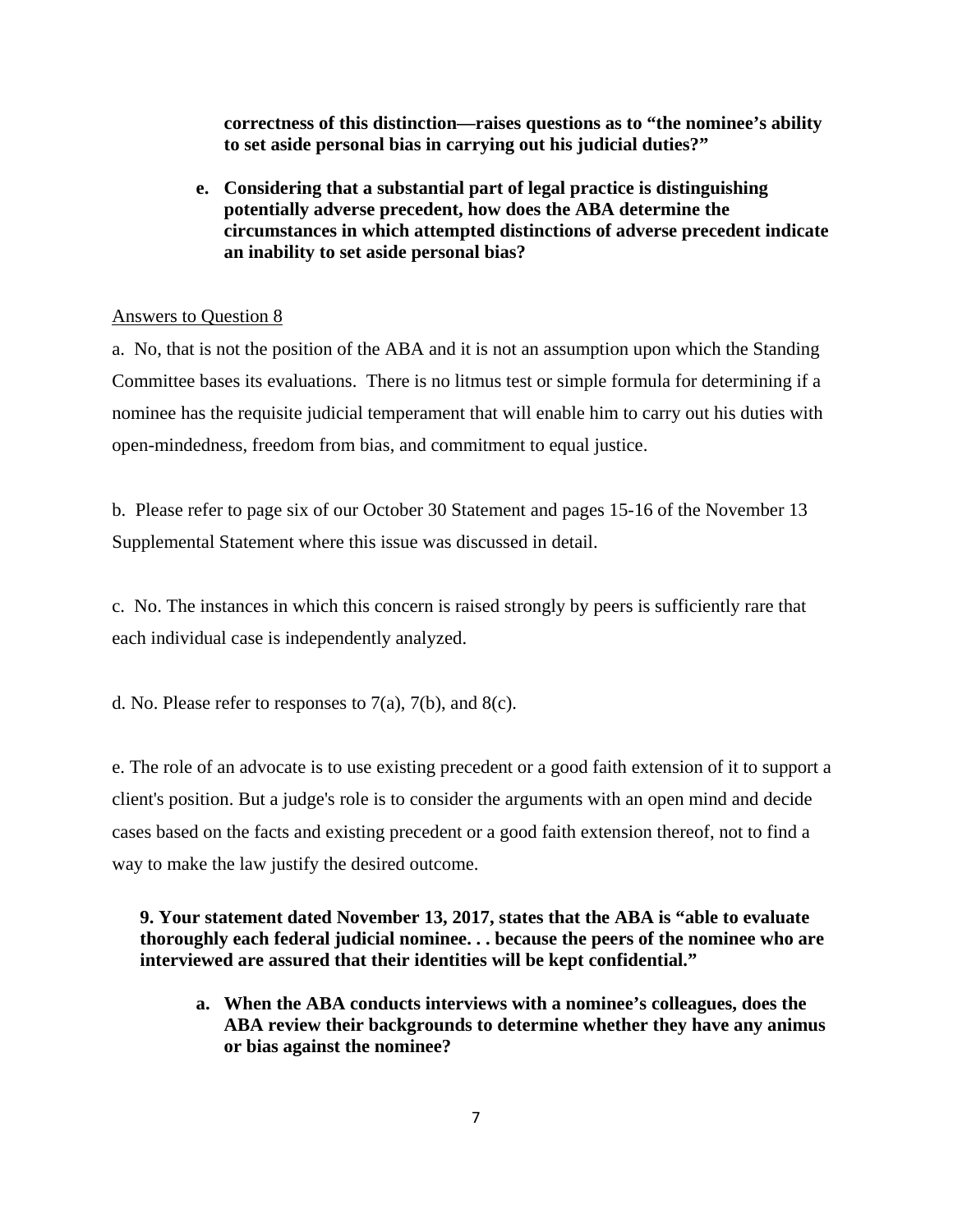- **b. What steps does the ABA take to substantiate adverse comments besides allowing the nominee to respond?**
- **c. If the nominee does respond that the allegations are untrue, does the ABA still use them in its report?**

## Answer to Question  $9(a) - (c)$

As you correctly stated, interviews are conducted under an assurance of confidentiality. It bears emphasis that the Committee's ability to secure candid and complete assessments of a nominee's professional qualifications from the judges, lawyers, and others who are interviewed concerning the nominee is dependent upon the maintenance of strict confidentiality.

However, while confidentiality is the linchpin of our evaluation procedures, we are sensitive to the critical need to be fair to the nominee with respect to any adverse comments that are received during the course of the evaluation process. We strive to make sure our information is reliable and verifiable before asking the nominee about any adverse comments. That is why it is important to emphasize that while we do not disclose the identity of our interviewees we ourselves know who they are.

Each Report prepared by an evaluator sets forth the identities of all individuals who have provided comments regarding a nominee's professional qualifications. The Report also provides the explanatory context for the comments made by an individual, such as the degree of familiarity with the nominee and the particular case or other experiences that provide the underlying basis for the comments. Members of the Standing Committee consider this information about the background and relationship to the nominee of peers providing reviews, including whether there is any pre-existing allegiance or interest, or any pre-existing adversarial or political animosity, or any other motivation for comments.

If an individual is unwilling to be identified in our Report, any comments by that individual regarding the nominee are not considered by the evaluator in making his or her recommendation, nor are such comments included in the Report for consideration by other Committee members. It is important for members of the Standing Committee to know the identities of the sources of comments regarding nominees and the context in which they were made so that each member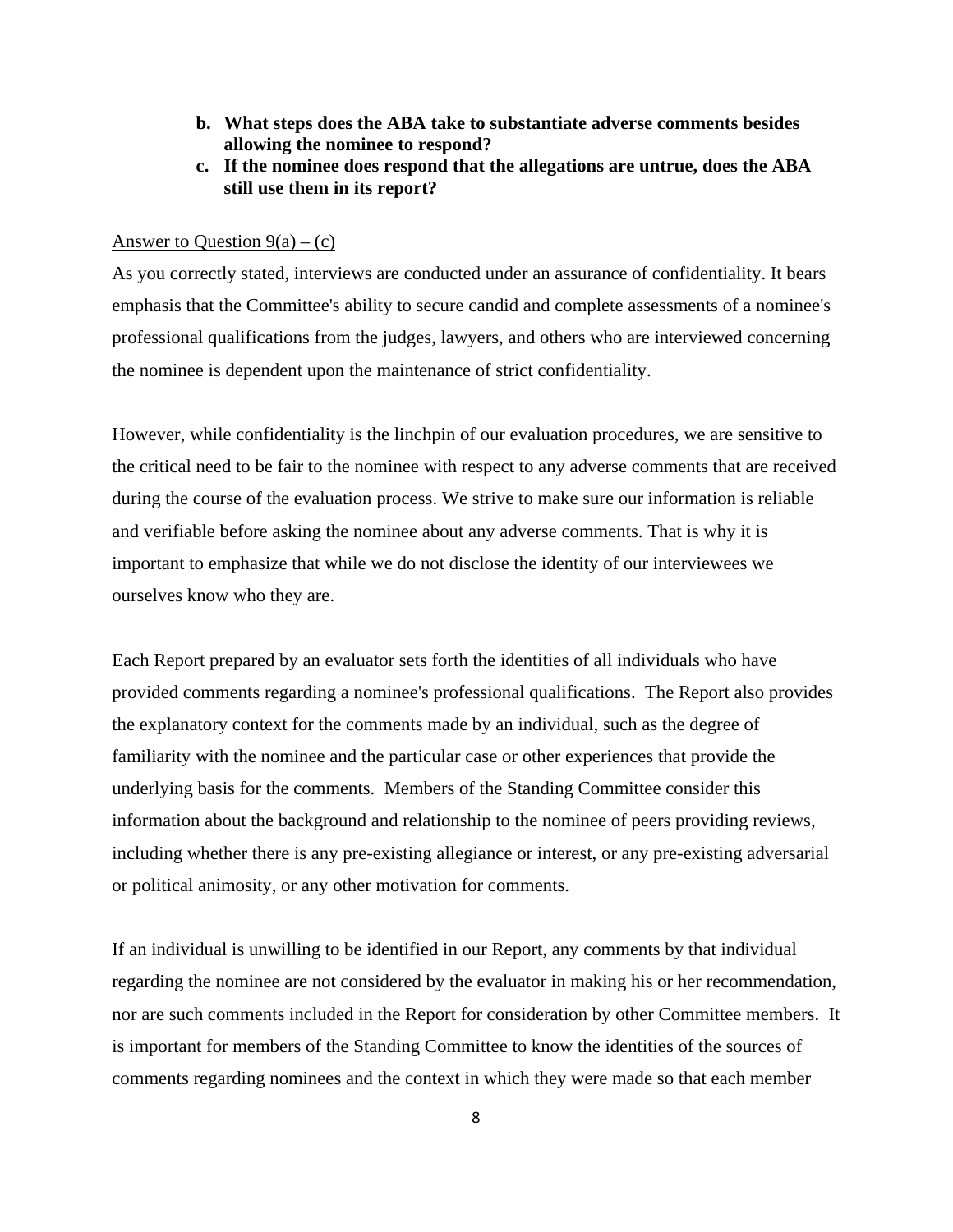can independently decide, based on his or her own judgment, how much weight to ascribe to each comment.

The members of our Committee are skilled lawyers who are called upon to elicit facts and assess credibility every day. They call upon these skills when conducting evaluations for the Standing Committee. Evaluators carefully question the lawyers and judges who raise concerns about temperament and other criteria on which we assess professional qualifications. They ask for corroborating information, such as published cases or articles and the names of other lawyers or members of the legal community who could further address the concerns raised.

If adverse comments made about the nominee are included in the Report and used by the evaluator to determine a recommended rating, the investigator will disclose to the nominee during the personal interview as much of the underlying basis for the adverse comments as reasonably possible, consistent with the promise of confidentiality made to interviewees. During the personal interview, the nominee is afforded a full opportunity to rebut the adverse comments and provide any additional information relevant to them. The investigator will then follow up on any such information provided by the nominee. This information will be included in the Report so that each member can decide independently how to weigh conflicting interpretations of the issues raised.

**10. James Scurlock, an Arkansas lawyer, publicly stated on Twitter that he was part of the evaluation process. He stated he was "happy to lend [his] voice" to the ABA's unqualified rating of Mr. Grasz. In other tweets, Mr. Scurlock also advocated violence against Republicans.** 

**a. Was Mr. Scurlock involved in Mr. Grasz's evaluation process in any way?** 

**b. Did the ABA take steps to ensure that it did not consider the opinions of individuals with partisan motivations to discredit Mr. Grasz?** 

**c. What assurances can the ABA give that the peers who provided negative opinions of Mr. Grasz were not motivated by ideology or partisanship?**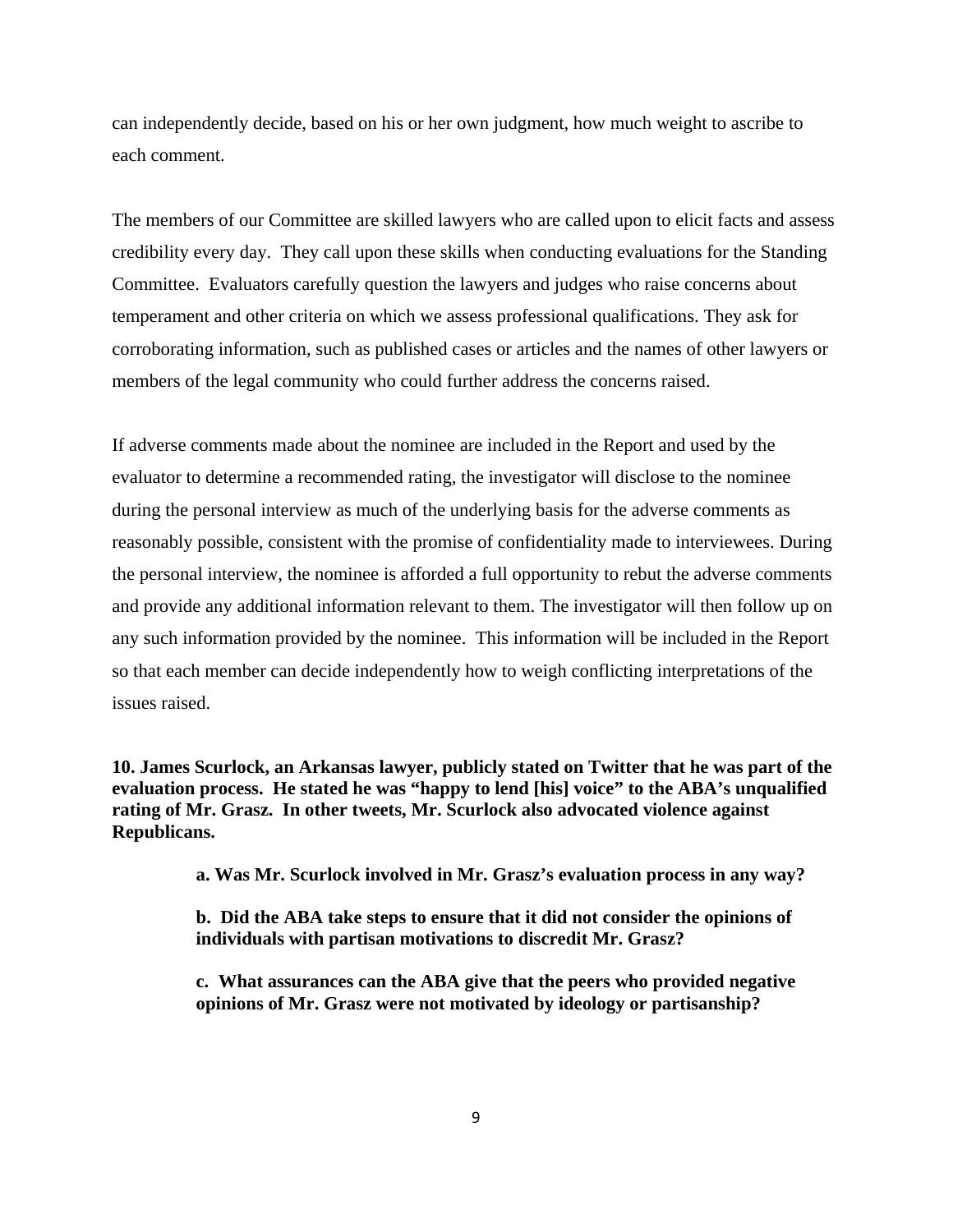#### Answer to Question 10

a. As stated in my testimony, I don't know James Scurlock. Despite my desire to do so, I am constrained from directly answering the question posed in (a) because I believe our guarantee of confidentiality prevents us from confirming or denying whether a specific individual was contacted and/or submitted information for consideration. I suggest you contact Mr. Scurlock directly and ask him if he has had any contact with the Standing Committee and if so, to describe it.

b - c. Please refer to our response to Question 9.

**11. Your statement dated November 13, 2017, states that Cynthia Nance received comments that Mr. Grasz "had been inappropriately aggressive and that his conduct towards opposing counsel could be difficult, bordering on incivility." Could you elaborate on what conduct specifically was described?** 

# Answer to Question 11

We are unable to provide more context because of confidentiality concerns. However, it is important to note that Professor Nance received numerous comments during the course of the evaluation from both lawyers and judges that Mr. Grasz had been inappropriately aggressive and that his conduct towards opposing counsel was a problem. The seriousness and consistency of these concerns contributed to her recommended" Not Qualified" rating.

**12. Your statement dated November 13, 2017, states that Cynthia Nance found Mr. Grasz "was described by the majority of those providing feedback as gracious, eventempered and easy to work with." Is there criteria for determining how much weight to ascribe to various commenters? If Ms. Nance found a majority of respondents had favorable views of Mr. Grasz, why did she ascribe more weight to a minority of commenters?** 

### Answer to Question 12

The focus on determining which comments were ascribed more weight is misplaced. A nominee who receives favorable ratings with regard to one of the Standing Committee's three criteria or with regard to only certain elements that comprise a criterion may still not be deemed competent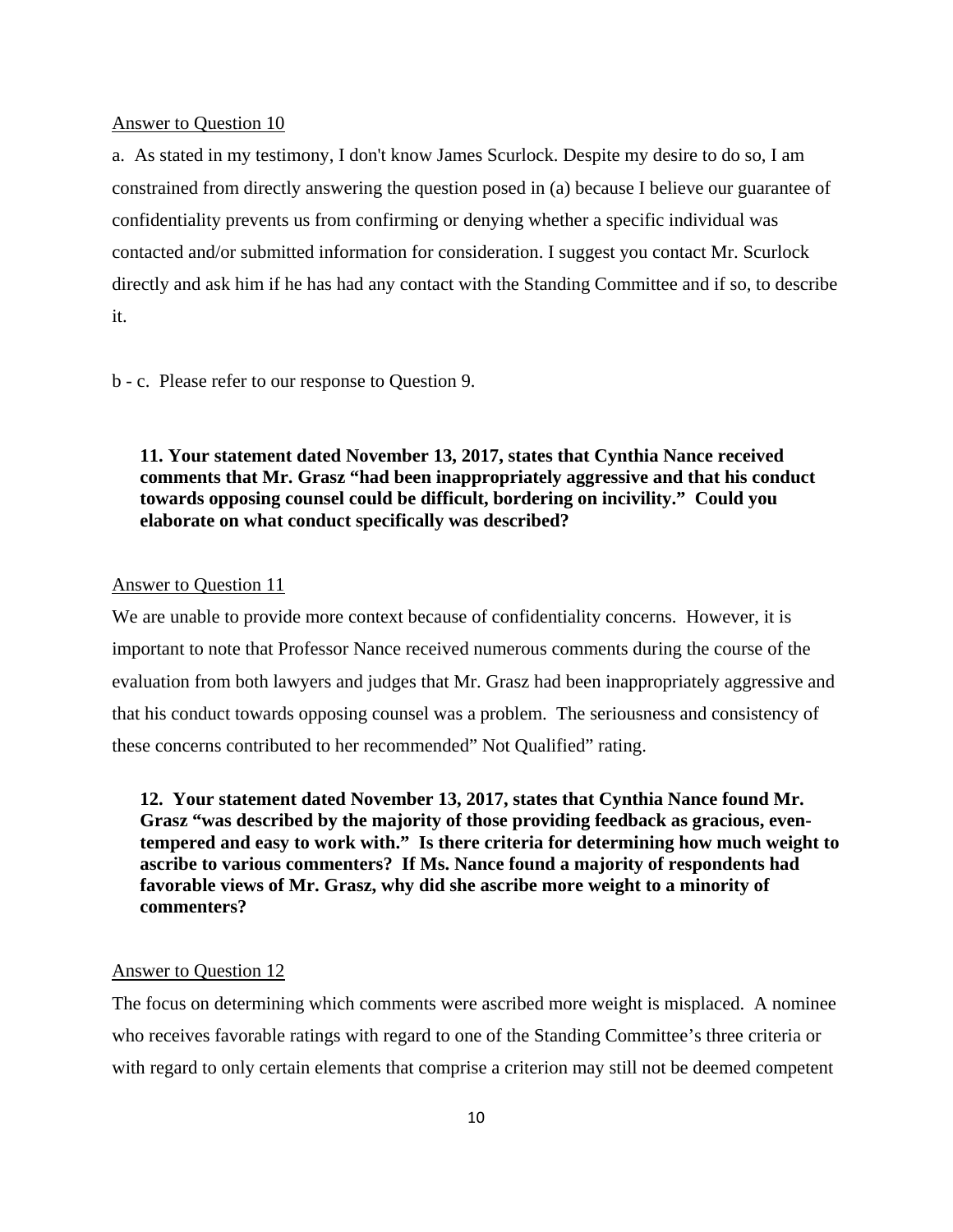to become a judge. As provided by the Backgrounder, the nominee must meet all of the Standing Committee's criteria, and failure to satisfy any one is sufficient reason to rate the nominee "Not Qualified," even if the other criteria are met.

**13. Your statement dated November 13, 2017, states that Laurence Pulgram found that "[m]any peers believed that the nominee is sufficiently open-minded and would be able to be free from bias." Can you describe why the opinions of some commenters were ascribed more weight than others when rating Mr. Grasz?** 

#### Answer to Question 13

Please refer to the response to Question 12.

**14. The ABA claims to be a politically independent organization. At the same time, it spends over \$1 million every year on lobbying efforts. Recently, the ABA has taken public positions on federal legislation such as its opposition to the "Stop Illegal Reentry Act" and the restructuring of the 9th Circuit. The ABA has also taken positions on many contentious issues before the courts, from abortion to same-sex marriage to gun rights.** 

**a. In the last fifteen years, what legislation has the ABA lobbied on and what positions has it taken?** 

**b. In the last fifteen years, in what federal court cases has the ABA submitted amicus briefs? Please identify the party on behalf of whom the ABA submitted an amicus brief.** 

#### Answer to Question 14

a. The Standing Committee operates separate and apart from the ABA. Its work is insulated from, and independent of, all other activities of the ABA. My role is to sit as Chair of a nonpartisan committee, independent of the ABA's policies made by its House of Delegates and its Board of Governors. I therefore refer you to the attached publications of the ABA *Washington Letter*. Each summarizes legislation of concern to the ABA that was active during a Congress in the period in question.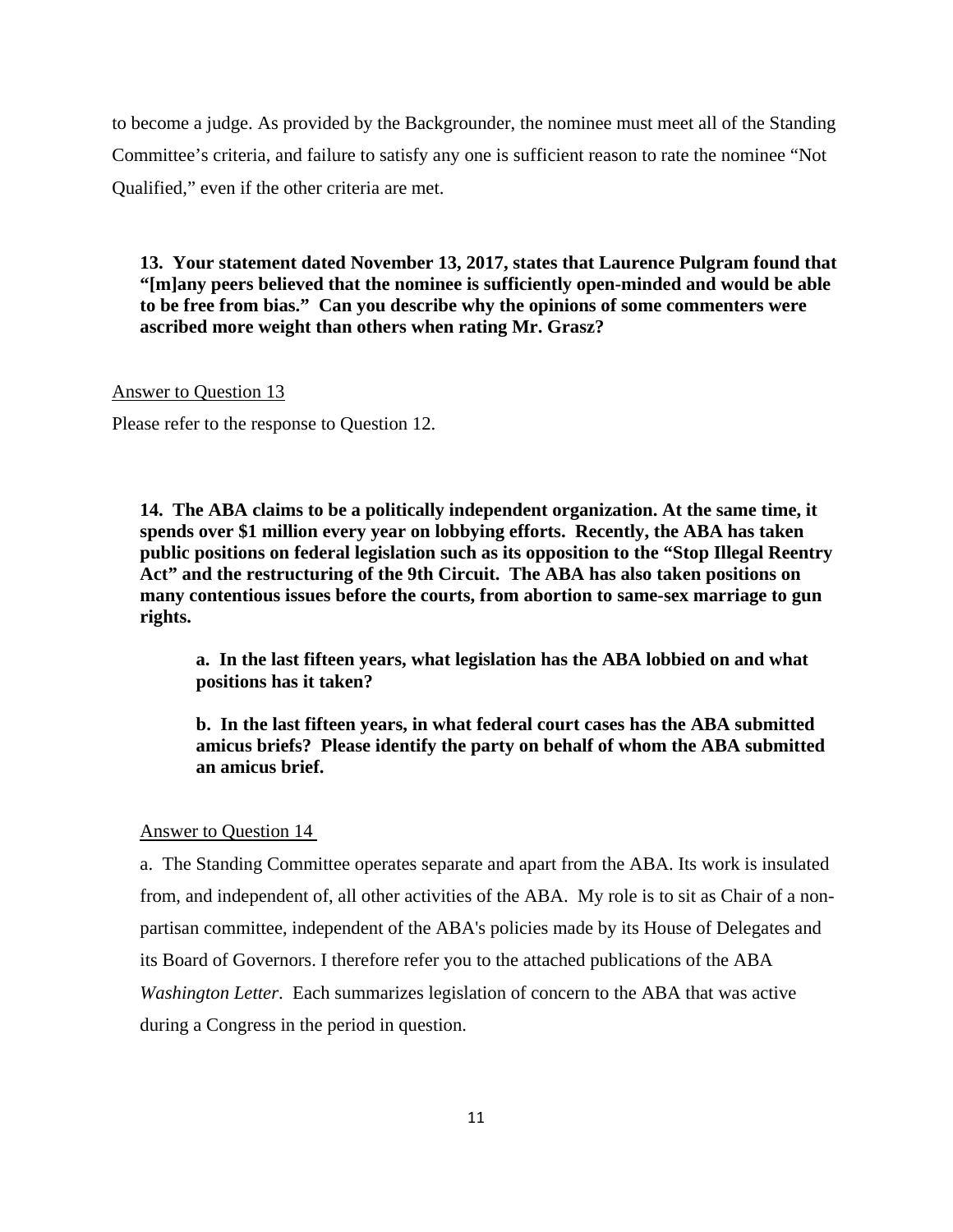b. Every amicus brief dating back to 1998 is available on the website of the ABA Standing Committee on Amicus Briefs at:

https://www.americanbar.org/groups/committees/amicus.html.

**15. The current members of the ABA's Standing Committee on the Federal Judiciary have contributed significantly more to Democratic candidates than to Republican candidates. Both of Mr. Grasz's evaluators, Cynthia Nance and Laurence Pulgram, likewise have supported Democratic candidates and liberal causes.** 

- **a. Do you understand why a Republican nominee and Republican senators would view ratings produced by a body with such clear partisan leanings with some skepticism?**
- **b. What steps has the ABA taken, or will it take, to ensure more ideological diversity on its Standing Committee on the Federal Judiciary?**

# Answer to Question 15

 a. With all due respect, I do not accept your assumption that members of the Standing Committee have clear political leanings, and I further do not accept the leap of logic required to assume that members of the Standing Committee violate the ethical and procedural rules of the Standing Committee to insert their own views into a process specifically designed to enable them to gather candid information about the professional qualifications of a nominee from his or her colleagues. I also do not think it is plausible to assert that the ratings issued by members of the Standing Committee are suspect or tainted, given the fact that, as of December 4, 2017, the Standing Committee has found 52 of President Trump's nominees "Well Qualified" or "Qualified."

b. Each ABA president, prior to beginning a one-year term in office, appoints approximately one-third of the members of the Standing Committee for three-year terms. Prior to making these appointment, the president-elect is apprised of the procedures of the Standing committee if not already familiar with them, and has discussions with current members and involved staff about the importance of making appointments that reflect the diversity of the profession in every way.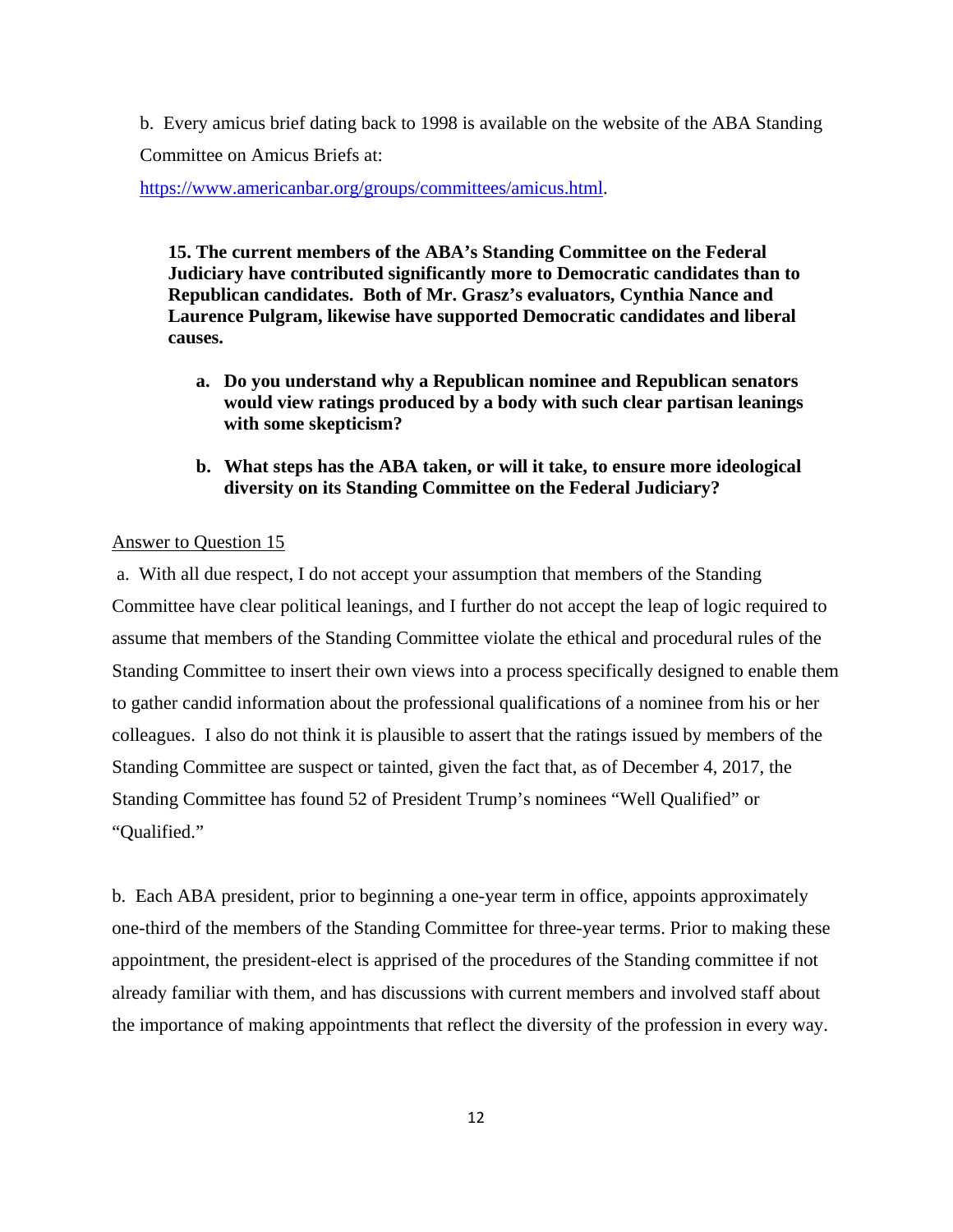- **16. In 2009, the Political Research Quarterly published an article evaluating the ABA's ratings of federal judicial nominees between 1977 and 2008. The article concluded: "Holding all else equal, individuals nominated by a Democratic president are significantly more likely to receive higher ABA ratings than individuals nominated by a Republican president….Overall, we find support for the proposition that the ABA ratings reflect a bias in favor of Democratic nominees." Furthermore, the study found "strong evidence of systematic bias in favor of Democratic nominees. All else being equal, a Democratic nominee is more likely to be rated Well Qualified than a similarly qualified Republican nominees." This study received widespread attention in the press.** 
	- **a. What was the ABA's response to this study?**
	- **b. Did the ABA make any changes to its evaluation process to address this systemic bias?**

## Answer to Question 16

a. The Standing Committee chair responded to a few media inquiries. There was no further response from the ABA.

 I would like to point out that the article you cite contains numerous other conclusions, not just the one cited. For example, the authors concluded that "the ABA is just as likely to rate poorly [i.e. to confer a "Not Qualified" rating] liberal nominees who lack acceptable qualifications as they are conservative nominees."

b. We do not believe that the evaluation process suffers from systemic bias.

- **17. In 2016, the ABA launched the Implicit Bias Initiative, which is hailed as the "go-to repository for anyone who wants to know more about implicit bias in the justice system or in the ranks of the legal profession." Implicit bias refers to the attitudes or stereotypes that affect our understanding, actions, and decisions in an unconscious manner. These attitudes can be based on someone's race or gender, but also their religion or political affiliation.** 
	- **a. Does the ABA require evaluators to complete a course in recognizing and responding to implicit bias?**
	- **b. How does the ABA ensure that its evaluators are aware of their implicit biases?**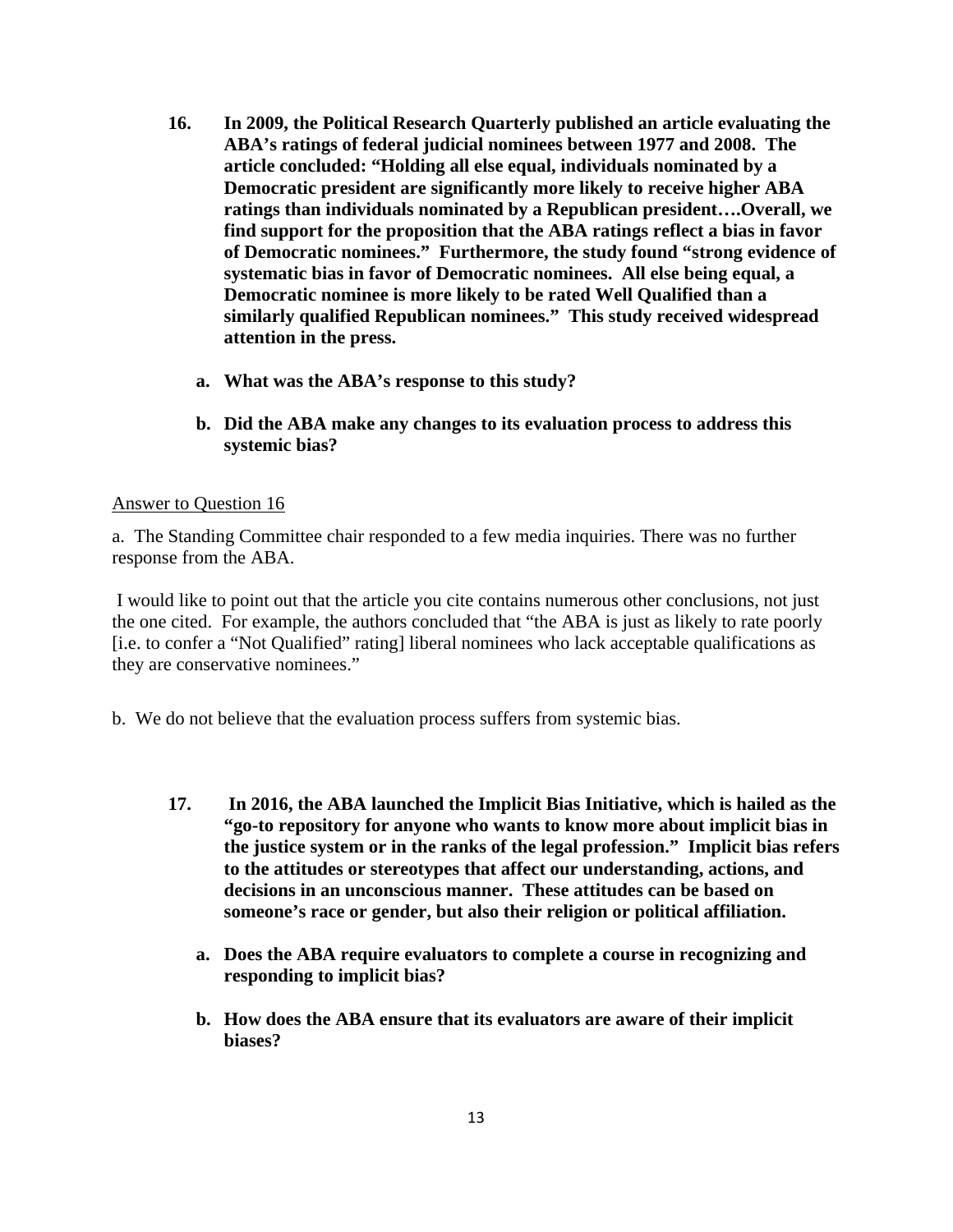# **c. Is it your opinion that evaluators' implicit biases account for the disparities found in the 2009 study discussed in the previous question?**

# Answer to Question 17

a. In 2012, the Standing Committee held its first annual implicit bias training workshop for its members as part of its annual training session. Since then, we have had workshops, required our members to take the Harvard online implicit bias tests; provided research materials on implicit bias, and have engaged in regular discussions about it. Many of our members also have partaken in training provided by their firms.

b. Please refer to the answer, above. In addition, it is important to remember that we provide the Senate Judiciary Committee with a peer evaluation of the professional qualifications of nominees, not an evaluation based on our own views.

c. No, that is not my opinion.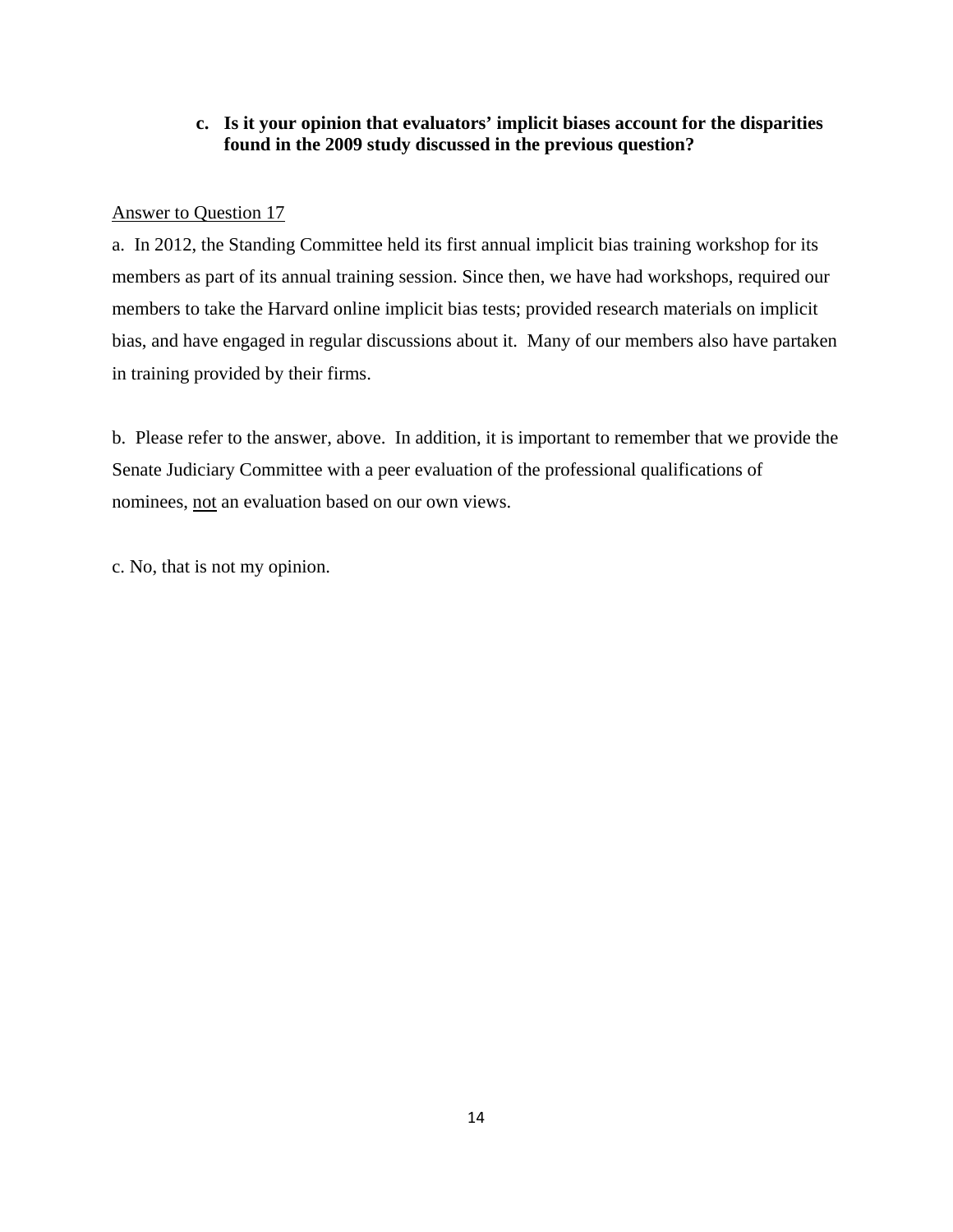# **Responses**

**to** 

# **Questions for the Record for Ms. Pamela Bresnahan Chair, ABA Standing Committee on the Federal Judiciary Regarding Nomination of Steven Grasz to the U.S. Court of Appeals for the Eighth Circuit**

# **Submitted November 22, 2017**

# **QUESTIONS FROM SENATOR FEINSTEIN**

- **1. Ms. Bresnahan, Mr. Grasz received a unanimous "Not Qualified" rating from the American Bar Association (ABA) Standing Committee on the Federal Judiciary. Your October 30 Statement concluded that his "temperament, particularly bias and lack of open-mindedness, were problematic."** 
	- **a. What factors does the ABA examine when evaluating a nominee's temperament? How does the ABA gather evidence of these factors?**
	- **b. How many judicial nominees has the ABA released public ratings for since 1989?**
	- **c. Of that total, how many nominees were rated unanimously "Not Qualified" due to concerns over judicial temperament and the ability to be an unbiased and impartial judge?**
	- **d. As of the date of your reply to these Questions for the Record, please provide the Committee with updated numbers regarding how many of President Trump's federal judicial nominees the ABA has rated overall, how many of those have been rated either "Well Qualified" or "Qualified," and how many have been rated "Not Qualified."**

## Answer to Question 1

a. The criteria for evaluating judicial temperament are set forth in the Backgrounder and include freedom from bias, impartiality and open-mindedness and commitment to equal justice under the law. Evidence of a nominee's judicial temperament is gathered from the writings of the nominee, the personal interview or interviews of the nominee, and most importantly, from extensive interviews of the nominee's peers who have personal, professional knowledge of the nominee.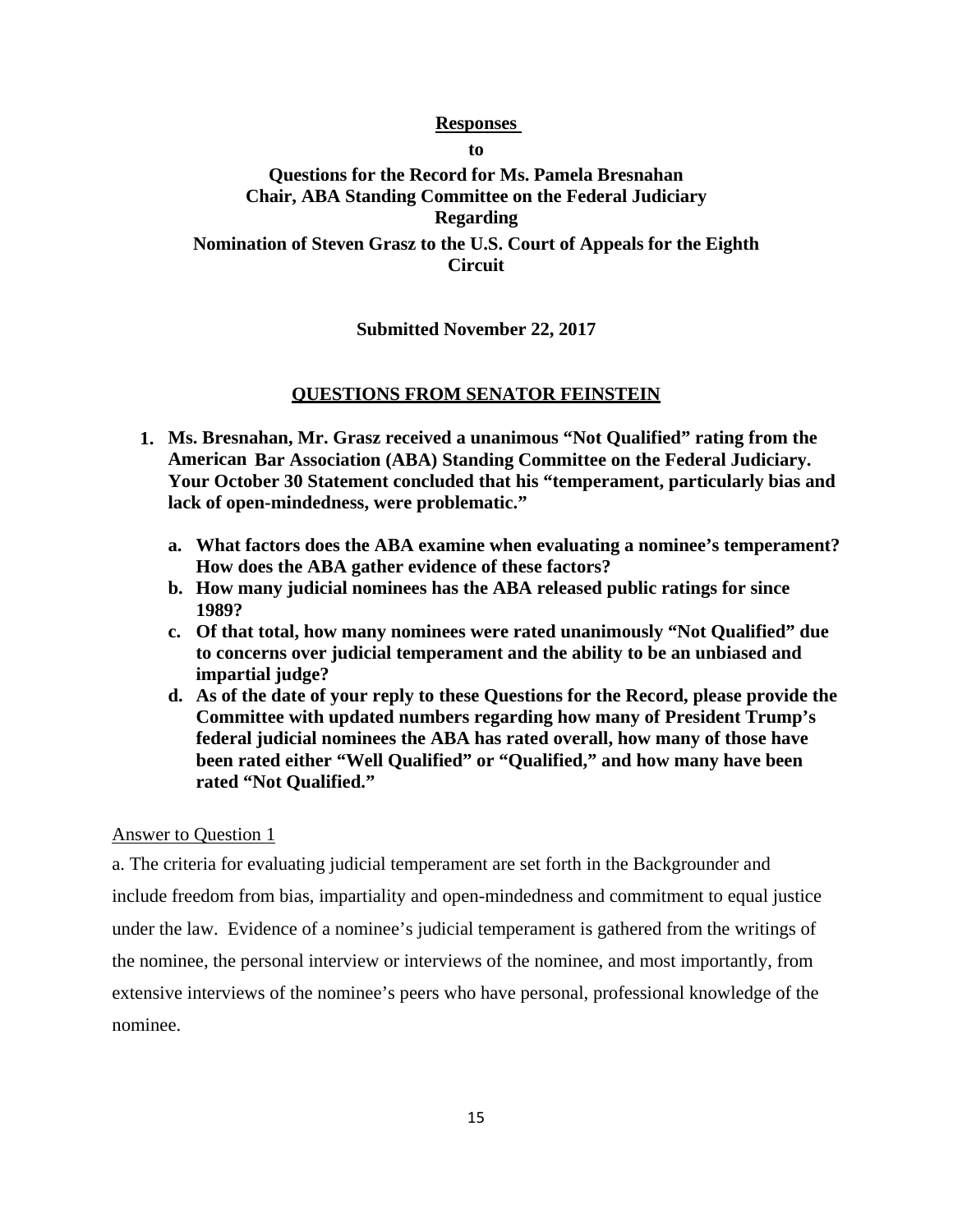b. Since 1989, the Standing Committee has rated 1,734 Article III nominees and 21 Article IV nominees.

c. Only two of these 1,755 nominees have been rated "Not Qualified" by unanimous vote due to concerns over judicial temperament and the ability to be an unbiased and impartial judge.

d. As of November 30, 2017, the Standing Committee has rated a total of 55 judicial nominees by President Trump. Fifty-one received a rating of either "Qualified" or "Well Qualified," and four received "Not Qualified" ratings.

- **2. Ms. Bresnahan, the ABA's November 13 statement discussed the unusual response Professor Nance received when she reached out to schedule interviews. Professor Nance's testimony states as follows: "Having served as the lead evaluator in two previous evaluations for the Eighth Circuit, I noticed a reluctance on the part of members of the Nebraska Bar to participate in the evaluation here. I had not encountered that situation in my previous two Circuit evaluations, despite the fact that as judges those nominees also would have the ability to directly impact lawyers as litigants. Specifically, the reluctance to participate in the evaluation process was readily apparent for four reasons. First, people I spoke with expressed concerns about retribution, should their comments be made public. Second, others told me they had reached out to members of the bar and asked them to visit with me, and those persons were afraid to do so. Third, a number of the people I contacted would not return my calls or email messages, including those whose colleagues had given me their names and suggested I call. Finally, several of the individuals who were interviewed with respect to Mr. Grasz's nomination have since stated they were not contacted by this Committee."** 
	- **a. This certainly does seem unusual. Has the ABA Standing Committee seen a similar response regarding any other judicial nominee in this Administration?**
	- **b. How did this impact the ABA's evaluation process?**

#### Answer to Question 2

a. The degree of reluctance that Ms. Nance encountered was indeed unusual. When conducting evaluations on a post-nomination basis, one expects to encounter some reluctance on the part of a nominee's peers to share adverse information, but concerns are often assuaged by promises of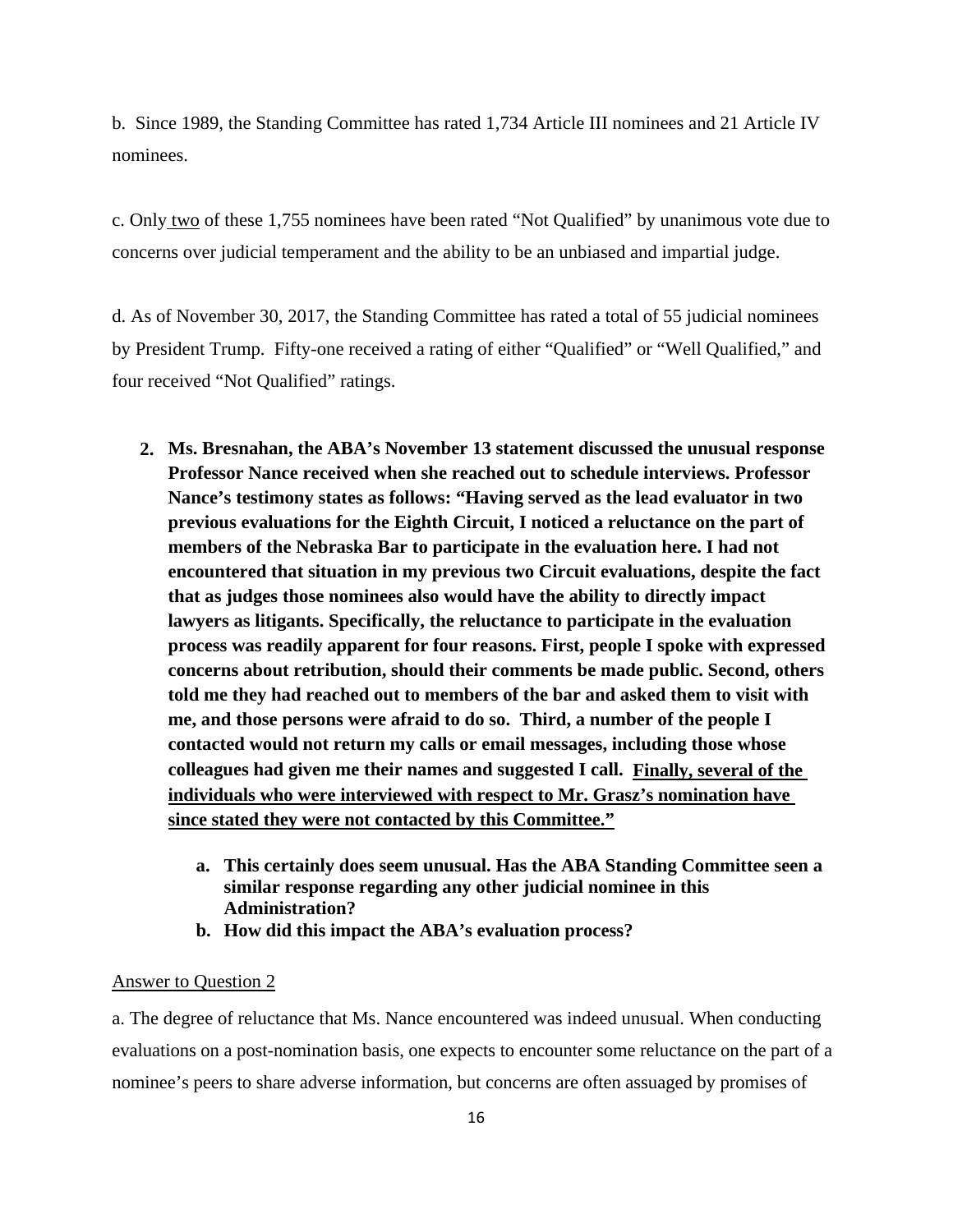confidentiality and more commonly are encountered by the second evaluator whose appointment signifies to those being interviewed that there may be problems with the nomination. During the evaluation of another nominee of this administration who also received a "Not Qualified," a second evaluator encountered reluctance by those contacted to offer candid comments. However, the desire to not respond to the initial evaluator's inquiries early in the evaluation process and the degree of avoidance sets this case apart.

b. The refusal of a significant number of the nominee's peers to be interviewed and the concerns about retribution of others who did agree to talk prolonged the evaluation process, adding days to the time that needed to be spent on the evaluation to assure its thoroughness.

- **3. Ms. Bresnahan, some of my colleagues have characterized the ABA's concern with Mr. Grasz's ability to be an impartial judge as the result of the ABA's—or the two evaluators'— disagreement with Mr. Grasz's conservative views and record, even though of the 12 conservative circuit court nominees the Committee has considered in this administration, only Mr. Grasz has received this rating.** 
	- **a. How would you respond to those who have suggested that the ABA's rating of Mr. Grasz is based on his politics?**
	- **b. How does the ABA Standing Committee on the Federal Judiciary guard against any potential for ideological or political bias in its evaluation process for judicial nominees?**
	- **c. Does the evaluation process involve determining how a nominee would rule on a legal issue, if confirmed?**

## Answer to Question 3

a. That characterization is inaccurate, at best. The fact that only one out of 55 nominees was found to be "Not Qualified" on the basis of temperament *more strongly suggests that* the nominees' peers did not think he should sit on the bench because they believe he could not decide cases with an open mind and without bias. Were this rating based on his politics, one would expect that other nominees with similar politics also would have received "Not Qualified" ratings based on temperament**.**

The characterization also fails to factor in that it would require every member of the Standing Committee to base his or her rating on the same view of politics since the Reports and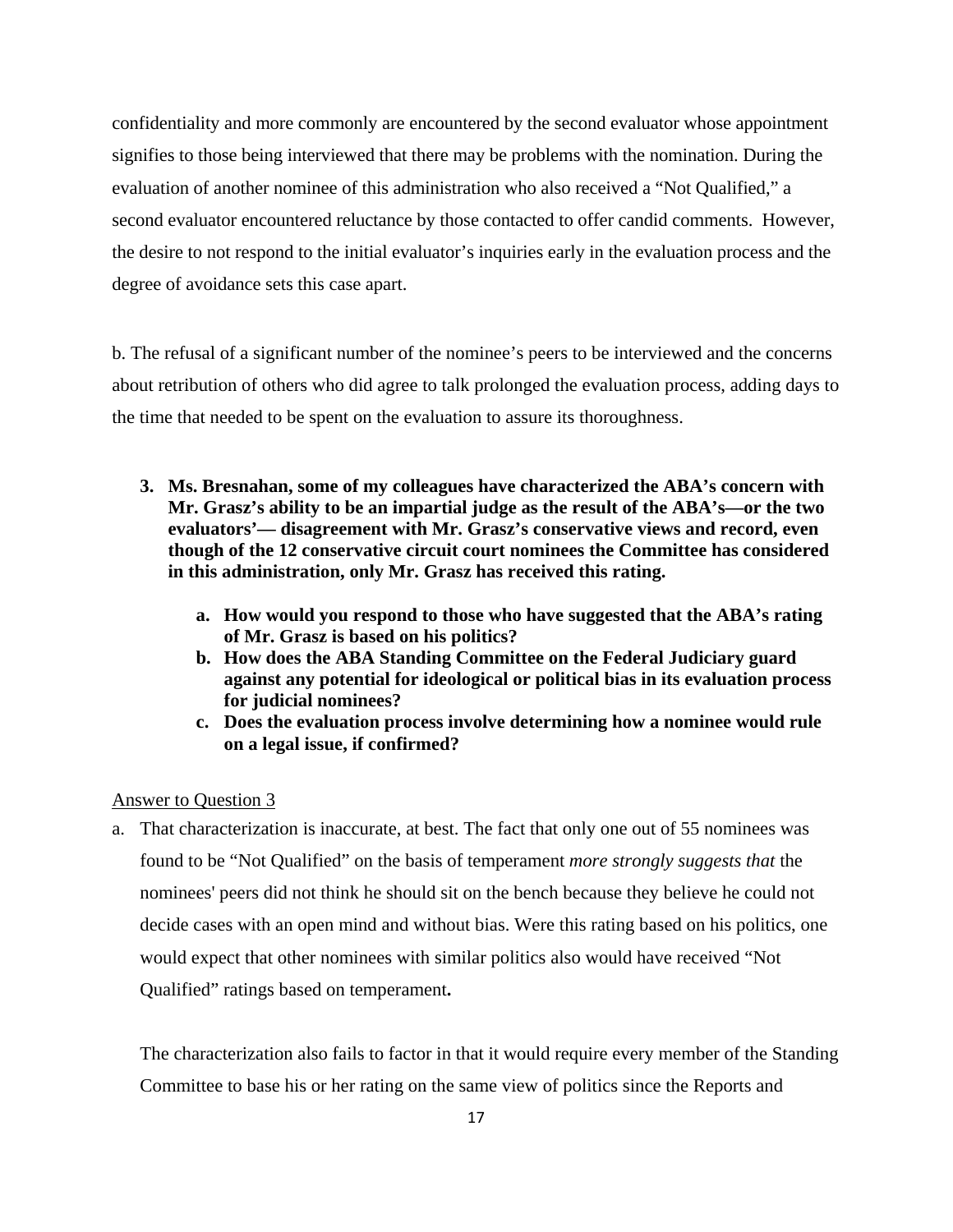information about Mr. Grasz were reviewed independently by each member of the Standing Committee, and all 13 who voted individually determined that he was not qualified for a lifetime appointment to the Circuit Court bench. (For your information, even though the Standing Committee is comprised of 15 volunteers, only 13 voted because one member abstained from voting and the chair only votes if there is a tie.)

With regard to other nominees from the Eighth Judicial Circuit, Professor Nance notes that she has conducted evaluations of two additional nominees, both of whom were found to be "Well Qualified." She also evaluated a district court nominee from another circuit whom the Committee found "Qualified."

Finally, it is worth mentioning that both Justice Willett and Mr. Ho, who were nominated to circuit court positions and who were on the first panel on November 15, were found "Well Qualified" by the Standing Committee. The Majority made no mention of these ratings when examining the named nominees.

b. The ABA Standing Committee is comprised of experienced lawyers who are appointed for staggered three-year terms by the ABA President. Since the ABA president holds office for only one year, no ABA president appoints more than about one-third of the Committee. ABA members are tapped to serve, based on their own high professional stature, integrity, and varied work experience. No member is asked about his or her political affiliation. Each committee member spends countless hours investigating the professional qualifications of nominees by contacting and interviewing people who have direct professional knowledge of the nominees and by spending significant time interviewing nominees. The Standing Committee members volunteer their time and energy to this endeavor so that the Senate has the benefit of an exhaustive, independent, nonpartisan peer evaluation for consideration when deciding whether to confirm a nominee for a life-time appointment to the bench.

Every member participates individually in every rating decision by reading the evaluator's comprehensive confidential Report of his or her investigation, which has been reviewed by the chair for thoroughness prior to distribution, and reviewing the nominee's Senate Judiciary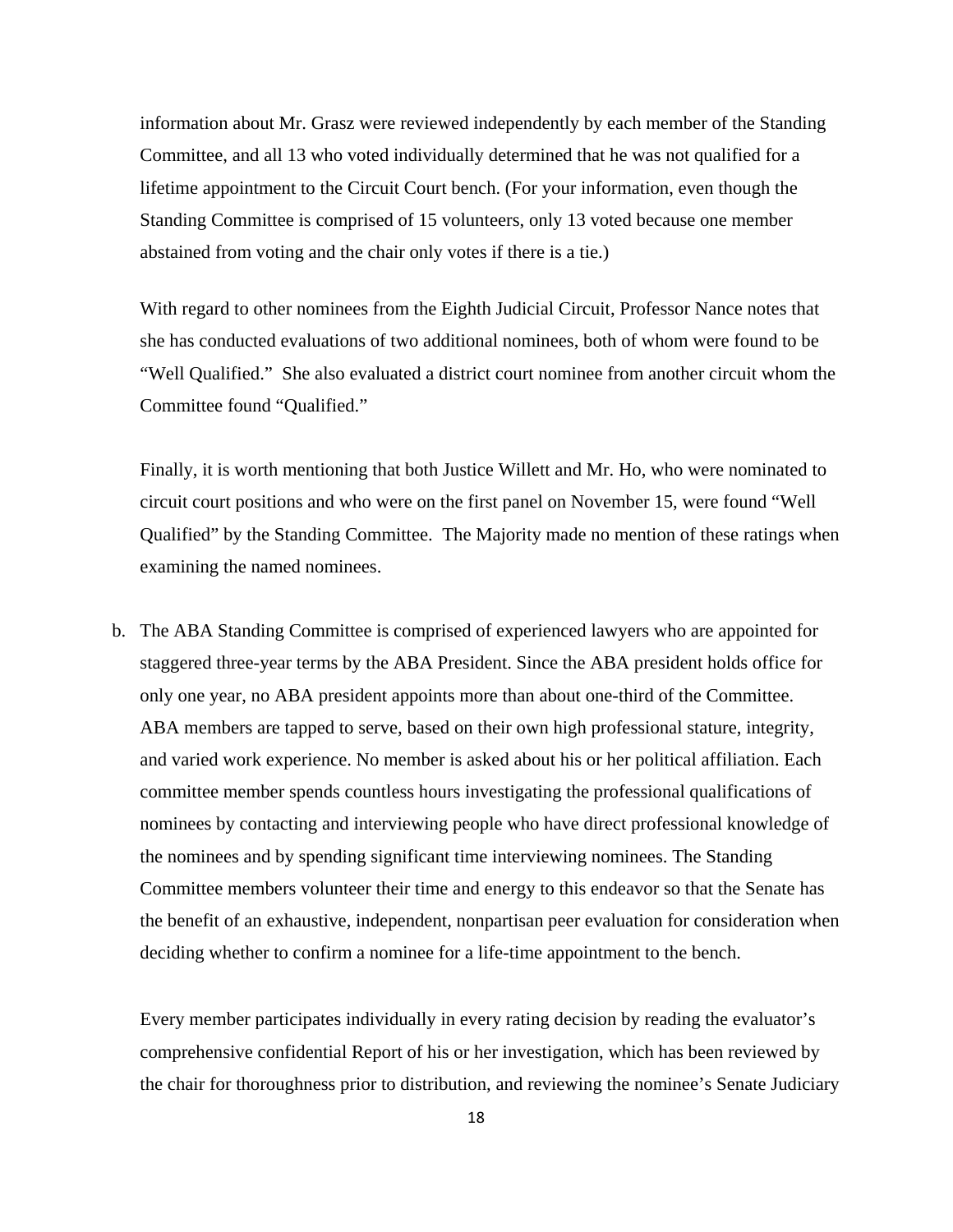Questionnaire (SJQ) and selected writings. After reviewing these materials and discussing any questions with the evaluator or chair, each member independently votes on a rating for the nominee. While the majority rating represents the Standing Committee's official rating of the nominee, in situations where the vote is not unanimous, the Chair discloses that the nominee received a certain rating from either a majority (8-9 members) or substantial majority (10-13 members) of the Committee and notes that a minority gave the nominee another rating or ratings. Split votes occur because ratings are not arrived at collectively. Instead, each member of the Standing Committee, who is a distinguished lawyer in his or her own right, makes an independent assessment of the professional qualifications of a nominee, based on the information provided by the nominee and by his or her peers. This process provides a check on the potential for a rating to be tainted by ideological or political bias of a member of the Standing Committee.

- **4. As was noted at the hearing, it was unusual and disappointing that only you were invited to testify—rather than having you testify in addition to the evaluators who conducted the evaluation of Mr. Grasz. It was especially disappointing given that the evaluators were personally criticized by several of my Committee colleagues, yet did not have a chance to explain or defend themselves directly.** 
	- **a. At the hearing, much was made of the evaluators' partisan affiliations prior to their service on the Standing Committee. If the evaluators would like to clarify, explain, or rebut anything that was said about them personally, I would invite them to do so.**
	- **b. At the hearing, much was said about how the evaluators did or did not conduct themselves in interviews with Mr. Grasz and others. If the evaluators would like to correct the record about anything that was said about their conduct in the evaluation, I would invite them to do so.**

### Answer to Question 4 with Respect to Mr. Pulgram

There have been a number of misstatements made during the hearings on November 1 and 15, 2017, and in the related press reporting, about the ABA Standing Committee's process and Mr. Pulgram's participation in it. These include inaccurate characterizations of the Standing Committee's 13-0 rating of "Not Qualified" as being based on political preferences, and of Mr. Pulgram's interview with the nominee as being hostile or biased. Neither characterization is correct. Mr. Pulgram addressed these accusations in the Supplemental Statement submitted by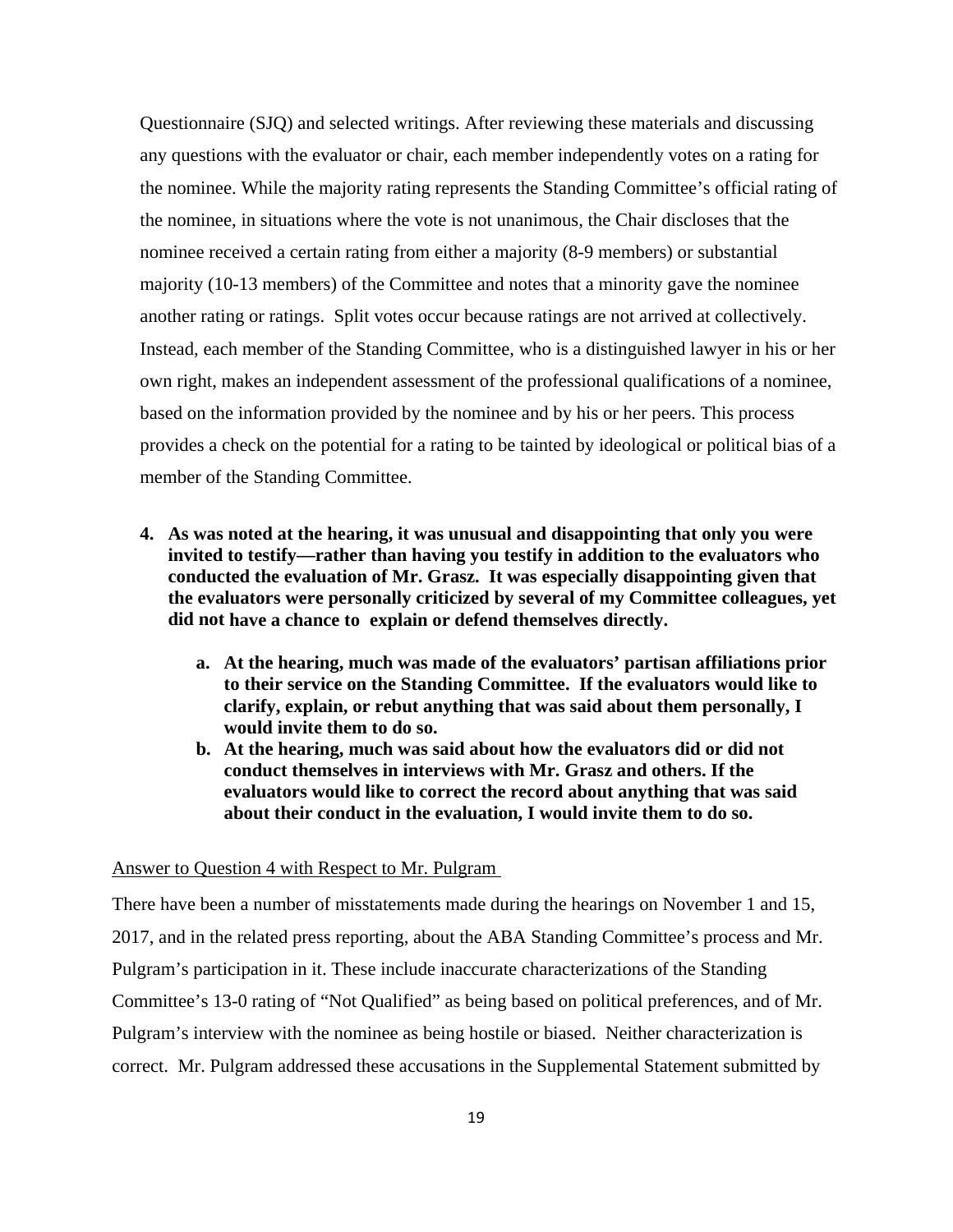the ABA's Standing Committee before the November 15, 2017, hearing (copy attached). He was present at the hearing and regrets that he was not afforded the customary opportunity to explain the evaluation in person before the Judiciary Committee. Please consider the following:

- Mr. Grasz has already implicitly recanted his allegation in his testimony (Tr. p.59) that Mr. Pulgram "repeatedly used in a negative connotation the phrase 'you people,'" referring to "conservatives and Republicans." Mr. Pulgram unequivocally stated in our Supplemental Statement that this never occurred, and Mr. Grasz's post-hearing written responses to Senator Sasse, dated November 13, 2017, withdrew the "you people" allegation made in testimony on November 1. *See* page 36 of 44 in this pdf file.
	- As set out in the Supplemental Statement, during the interview Mr. Pulgram had been inquiring about an article in which Mr. Grasz claimed that the non-partisan judicial nominating process in Nebraska was unfair. Mr. Grasz said this was because the plaintiffs' trial lawyers had the most influence. Mr. Pulgram asked why they had the most influence. Mr. Grasz said because the plaintiffs' lawyers "care more." In response, Mr. Pulgram asked why that would be unfair, because "you guys are entitled to care just as much." Mr. Pulgram—who is not a plaintiffs' lawyer explained that this was not meant to take sides. He would have asked the same question if someone said that defense lawyers had an unfair advantage because they cared more. He was just trying to understand why it was that Mr. Grasz thought a process to be unfair when it was responsive to whoever might care more or be more active.
	- Mr. Grasz's correction of his erroneous prior testimony on this point, though belated, was a positive step: his response to Senator Sasse's question stated that "During one section of the interview, Mr. Pulgram repeatedly referred, in a negative tone, to 'you guys'." Unfortunately, Mr. Grasz had distorted his recollection of the events in his testimony and then used that distortion to claim bias in his evaluators.
- Another unfounded attack on Mr. Pulgram erroneously portrayed a discussion during their interview about whether Mr. Grasz's children attended Concordia Lutheran School, an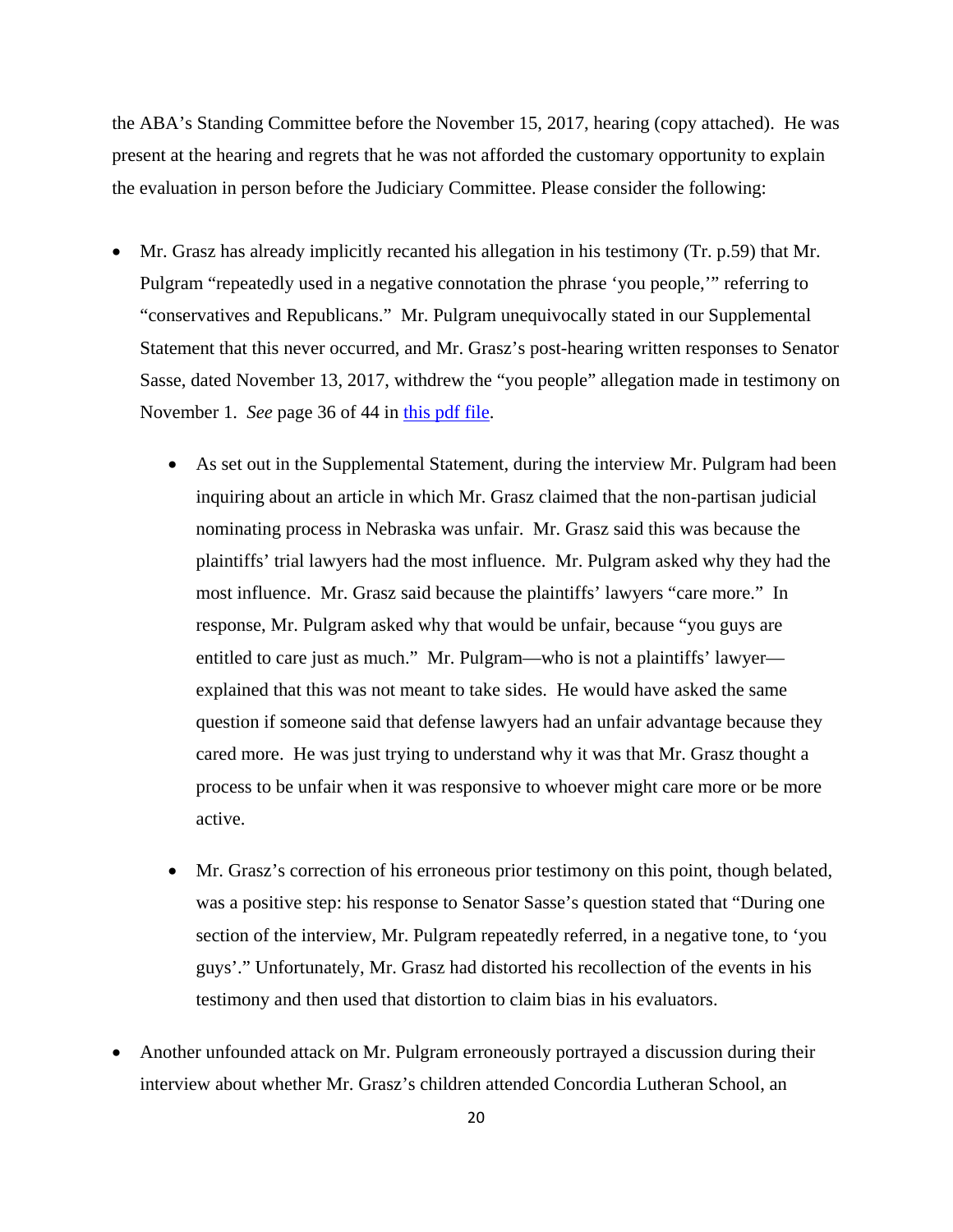inquiry that Mr. Grasz testified "surprised" him. As explained in the Supplemental Statement at pages 11-12, this subject came up as part of a standard line of inquiry into Mr. Grasz's pro bono and public service activities. Mr. Grasz listed the Concordia School three separate times, on pages 3, 7 and 58, in the Questionnaire he returned to the Senate Judiciary Committee. Mr. Pulgram asked about that school, and how Mr. Grasz became involved in it (that is, whether it was because his children attended), to learn about this public service activity. That Mr. Grasz professed "surprise" at this question during his November 1 testimony is particularly troubling because he had volunteered the same information about his children's attendance when the school come up in the first evaluator's interview, as part of the same inquiry the ABA Standing Committee regularly makes into public service activities. See Supplemental Statement at page 8.

- Contrary to allegations during the Senate hearings and in the press, attention to Mr. Grasz's political allegiances and commitments was not based on any personal agenda of the evaluators, but involved following up on interviews with his peers who frequently questioned whether Mr. Grasz could be open-minded and free from bias. These included questions about Mr. Grasz's participation in the judicial nominating commission activities described in the Supplemental Statement, which is reflected in the 14-page document described there. Notably, these activities were not known to Nebraskans, but only uncovered by the Standing Committee. The Standing Committee investigated all of the concerns that were raised by his peers and, for the reasons described fully in the Supplemental Statement, unanimously concluded that Mr. Grasz did not meet the requirements for a "Qualified" rating.
- Contrary to Mr. Grasz's suggestions that the interview with Mr. Pulgram was hostile, biased, or included inappropriate questioning, Mr. Pulgram in the Supplemental Statement (e.g., at pages 13-14) describes the interview as entirely professional and wide-ranging and appropriate in subject matter. Mr. Grasz even followed up with Mr. Pulgram after the interview with friendly emails, including unsolicited commentary on events Mr. Grasz attended in which he and Mr. Pulgram had shared mutual interests. Mr. Grasz's negative impression and characterization of the interview appear to have emerged only after he learned of the Standing Committee's "Not Qualified" rating.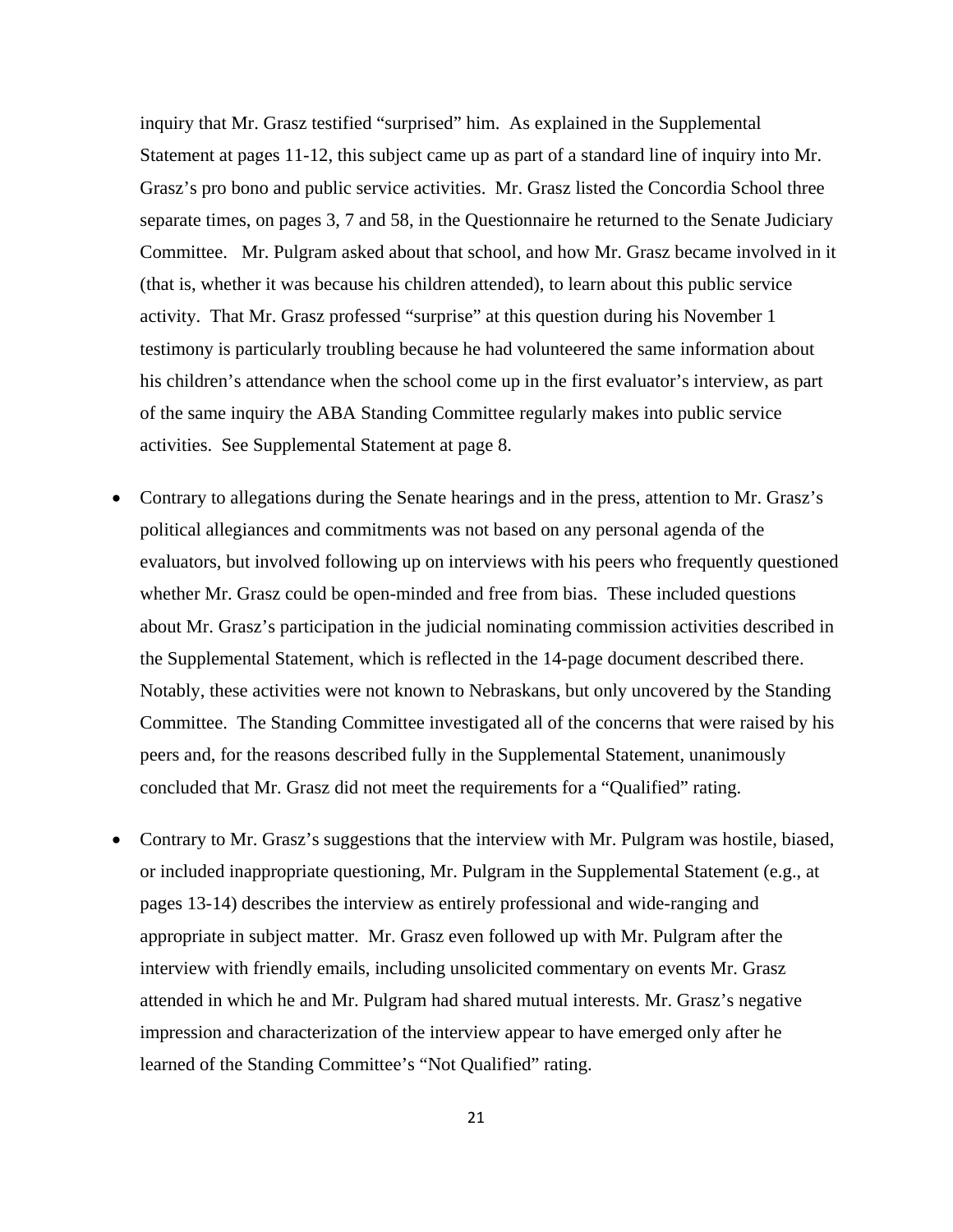#### Answer to Question 4 with Respect to Professor Nance

- a. As stated in the Supplemental Statement on pages 4-5, Professor Nance's outreach to the bar included all the states of the 8th Circuit. (She stated that she did not know anyone in Nebraska other than academic colleagues.) And, as explained on page 5, Professor Nance served as the lead evaluator for two previous 8th Circuit nominees (Ralph Erickson and David Stras), both of whom received a rating of "Well-Qualified" from the Standing Committee. In addition, she has participated, as a voting member of the Standing Committee in the ratings of every nomination made by this administration to date. This history suggests no evidence from which to draw an inference of bias. Further, all members of the Standing Committee had an opportunity to read the Reports of both evaluators and to independently reach their own conclusions. The vote was unanimous.
- b. Professor Nance's interviews with the nominee's peers were based on the Judiciary Committee's Backgrounder -- that is, she asked each interviewee his or her opinion on Mr. Grasz's professional competence, integrity, and judicial temperament. Her Report is based on and accurately set out their candid responses. As she noted in the Supplemental Statement, the concerns highlighted in her Report and conveyed to this Committee were raised by multiple interviewees and were consistent in their content.
	- **5. At the hearing you testified at, one of my colleagues sought to characterize the ABA as an "openly liberal" organization.**
	- **a. What is the mission of the ABA?**
	- **b. What segment of the legal profession does the ABA draw its membership from?**
	- **c. Is the Standing Committee's work connected with the rest of the ABA? If not, what steps are taken to ensure that the Standing Committee is kept separate?**

### Answer to Question 5

a. ABA Mission: To serve equally our members, our profession and the public by defending liberty and delivering justice as the national representative of the legal profession. For a more detailed explanation, please click here: https://www.americanbar.org/about\_the\_aba/abamission-goals.html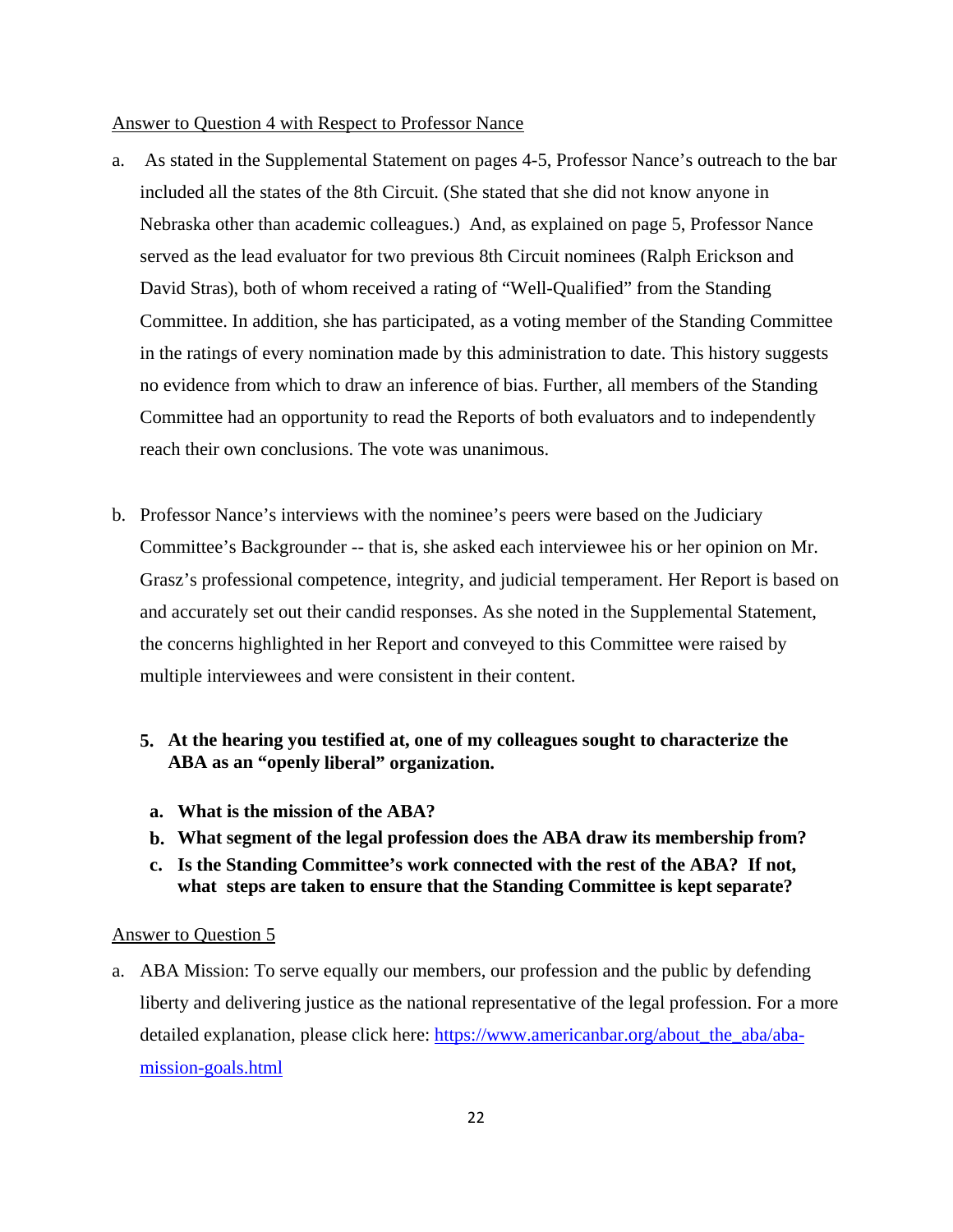- b. The ABA is a voluntary organization of over 410,000 members. We have members from every state and territory and from every segment of the legal profession. Members range in age and participate in the activities of the ABA's 3,500 divisions, sections, and committees.
- c. The ABA Standing Committee's charge is to evaluate nominees for the federal judiciary consistent with the criteria set forth in the Backgrounder. The Backgrounder sets forth in Section I.C the steps that are taken to maintain a complete wall of separation between th**e**  Standing Committee and the rest of the ABA. It states:

*The impartiality and independence of the Committee and its procedures are essential to the effectiveness of its work. The ABA's Board of Governors, House of Delegates and Officers are not involved in any way in the work of the Committee. Furthermore, no disclosures regarding the Committee's substantive work are made to ABA volunteers, up to and including the President of the ABA. Its work is insulated from, and independent of, all other activities of the ABA. Further its work is not affected by ABA policies, other than those stated herein.* 

*To preserve the integrity and independence of the Committee, no member may be an Officer of the ABA, member of the Board of Governors or a candidate for such offices while serving on the Committee. To further ensure the impartiality of the Committee, as a condition of appointment, each member agrees not to seek or accept a federal judicial nomination while serving on the Committee and for at least one year thereafter.* 

*In addition, for one year after a judge's appointment, if the member who conducted the evaluation of that judge enters an appearance in a case assigned to him or her, the member must disclose to opposing counsel and the Court that he/she conducted the evaluation on behalf of the Committee. This disclosure obligation applies only to the member, not to other attorneys in the member's firm.* 

*Also, while serving on the Committee, each member agrees not to participate in, or contribute to, any federal election campaign or engage in any partisan political activity on the federal level. The prohibition on partisan federal political activity requires that a member, while on the Committee, not host any fund-raiser or publicly endorse a candidate for federal office.*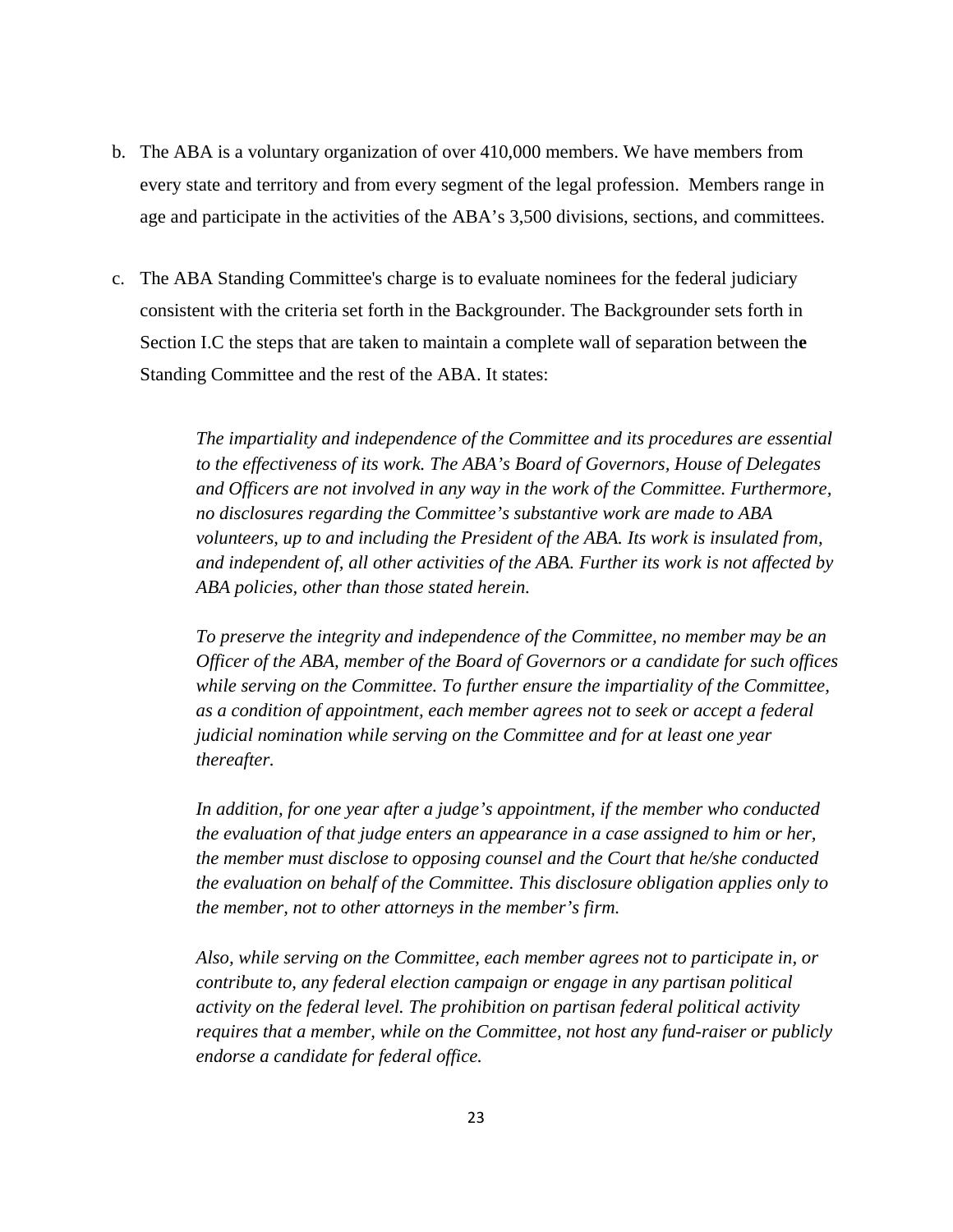*In view of the confidence reposed in the Committee and the vital importance of the integrity and credibility of its processes, these constraints are strictly enforced.* 

In addition, the Standing Committee's Governing Principles, which are attached as Appendix I and reprinted in the Backgrounder provide additional guidance. An electronic version is available here:

https://www.americanbar.org/content/dam/aba/uncategorized/GAO/Backgrounder.authcheckdam .pdf

- **6. At the hearing, you were asked by Senator Cruz about a tweet from someone who claimed to have been interviewed as part of Mr. Grasz's ABA evaluation.** 
	- **a. I assume that pursuant to its guaranty of confidentiality to those it interviews, the ABA Standing Committee would not confirm or deny whether they had spoken to the individual in question. However, I would like to clarify: Does the ABA ever base a nominee's rating on concerns raised by one individual?**
	- **b. How many persons did the two evaluators have substantial contacts with regarding Mr. Grasz's nomination?**

## Answer to Question 6

a. You are correct; our guarantee of confidentiality prevents us from identifying whether an individual spoke to our evaluators about a nominee. While it is a closer call, confidentiality also prevents us from confirming or denying that a specific individual was contacted and either declined to comment or responded that he or she did not know the nominee. Although I can't identify people by name, I can offer that 366 individuals responded they did not know the nominee.

The Standing Committee makes every effort to submit ratings to the Senate Judiciary Committee based on thorough, unbiased peer evaluations. It does not base any of its judicial ratings on a handful of comments made by peers, and it certainly does not issue a "Not Qualified" rating based on concerns raised by one or two individuals. The Standing Committee is committed to undertaking thorough, impartial, peer evaluations of the professional qualifications of judicial nominees.

Our evaluation process entails interviews of a broad cross-section of lawyers and judges with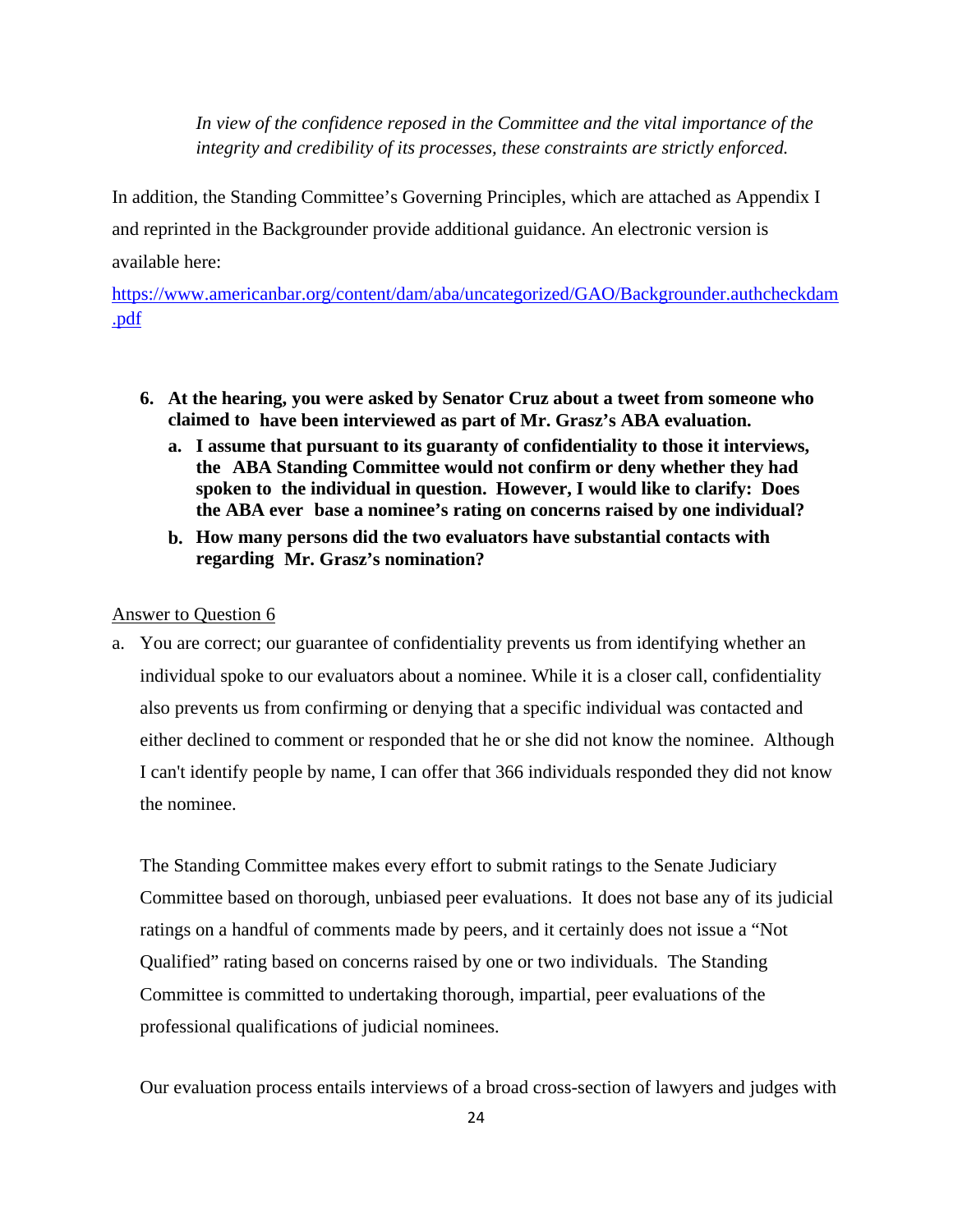personal knowledge of a nominee's professional qualifications. The evaluator seeks to interview persons identified in the nominee's responses to the SJQ, federal, state and administrative judges before whom the nominee has appeared; lawyers who have been co-counsel or opposing counsel in cases handled by the nominee; and, if the nominee is a former or sitting judge, other judges who have served with the nominee. In addition, interviews may be conducted with law school professors and deans; legal services and public interest lawyers; representatives of professional legal organizations; and community leaders and others who have information concerning the nominee's professional qualifications.

The confidential Report prepared by the evaluator contains a summary of every peer interview, the basis for any adverse information disclosed during an interview, a detailed summary of the issues discussed with the nominee, and the nominee's responses.

The interview summaries set forth the identities of all individuals who have provided comments regarding a nominee's professional qualifications. They also provide explanatory context for the comments made by an individual, such as the degree of familiarity with the nominee and the case or other experiences that provide the underlying basis for the comments. If an individual is unwilling to be identified in our Report, any comments by that individual regarding the nominee are not considered by the evaluator in making his or her recommendation, nor are such comments even included in the Report for consideration by other Committee members. It is important for members of the Standing Committee to know the identities of the sources of comments regarding nominees so that each member can independently decide, based on his or her own judgment, how much weight to ascribe to comments and what rating to give to the nominee. The detailed information that is required to be contained in every Report enables every member of the Standing Committee to assess the breadth and depth of the evaluation and to determine whether there is sufficient evidence to support the proposed rating.

b. Ninety-three individuals had substantial contacts with the two evaluators. In several cases the second evaluator, interviewed persons that were also interviewed by the first evaluator.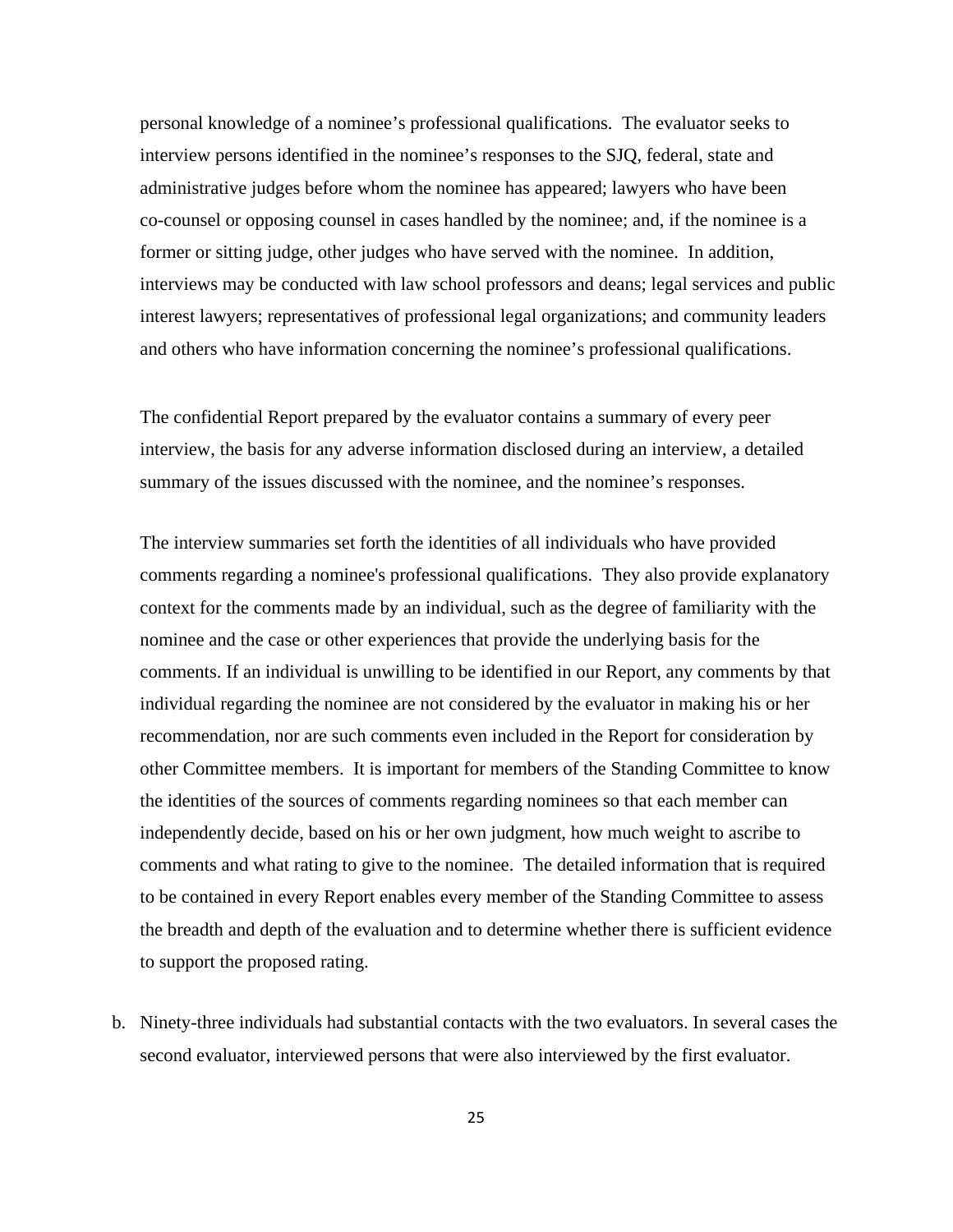- **7. Some have criticized the fact that ABA interview process for judicial nominees is done confidentially.** 
	- **a. Why is confidentiality important for these interviews?**
	- **b. How does the ABA ensure that it does not rely solely on confidential information?**
	- **c. Are nominees provided with an opportunity to respond to negative information that the ABA receives from other sources?**

### Answer to Question 7

- a. Maintaining the confidentiality of the identities of interviewees is essential to the Standing Committee's ability to perform meaningful evaluations of judicial nominees. If professional colleagues of the nominee could not be assured that their participation in the Standing Committee's peer evaluation process will be kept strictly confidential and not shared with anyone outside the Standing Committee, the potential interviewees would likely remain silent, rather than risk public exposure and possible professional and personal retaliation by the nominee and the nominee's supporters. Indeed, interviewees have repeatedly insisted on an assurance of confidentiality and explicitly stated that they would decline to be interviewed absent such an assurance. Absent the assurance of confidentiality, the Committee would be unable to obtain candid information and would therefore be unable to perform meaningful, thorough peer evaluations of the professional qualifications of nominees.
	- b. The Standing Committee also relies on the nominee's interview, what the nominee has written and what was written about the nominee. The Standing Committee also makes inquiries of disciplinary authorities and other public information regarding the nominee.
	- c. While confidentiality is the linchpin of the Committee's evaluation process, the Committee strives at the same time to be fair to the nominee with respect to adverse comments that are received during the evaluation.

If adverse comments are made about the nominee, the evaluator will disclose to the nominee during the personal interview as much of the underlying basis and context of the adverse comments as reasonably possible, consistent with the promise of confidentiality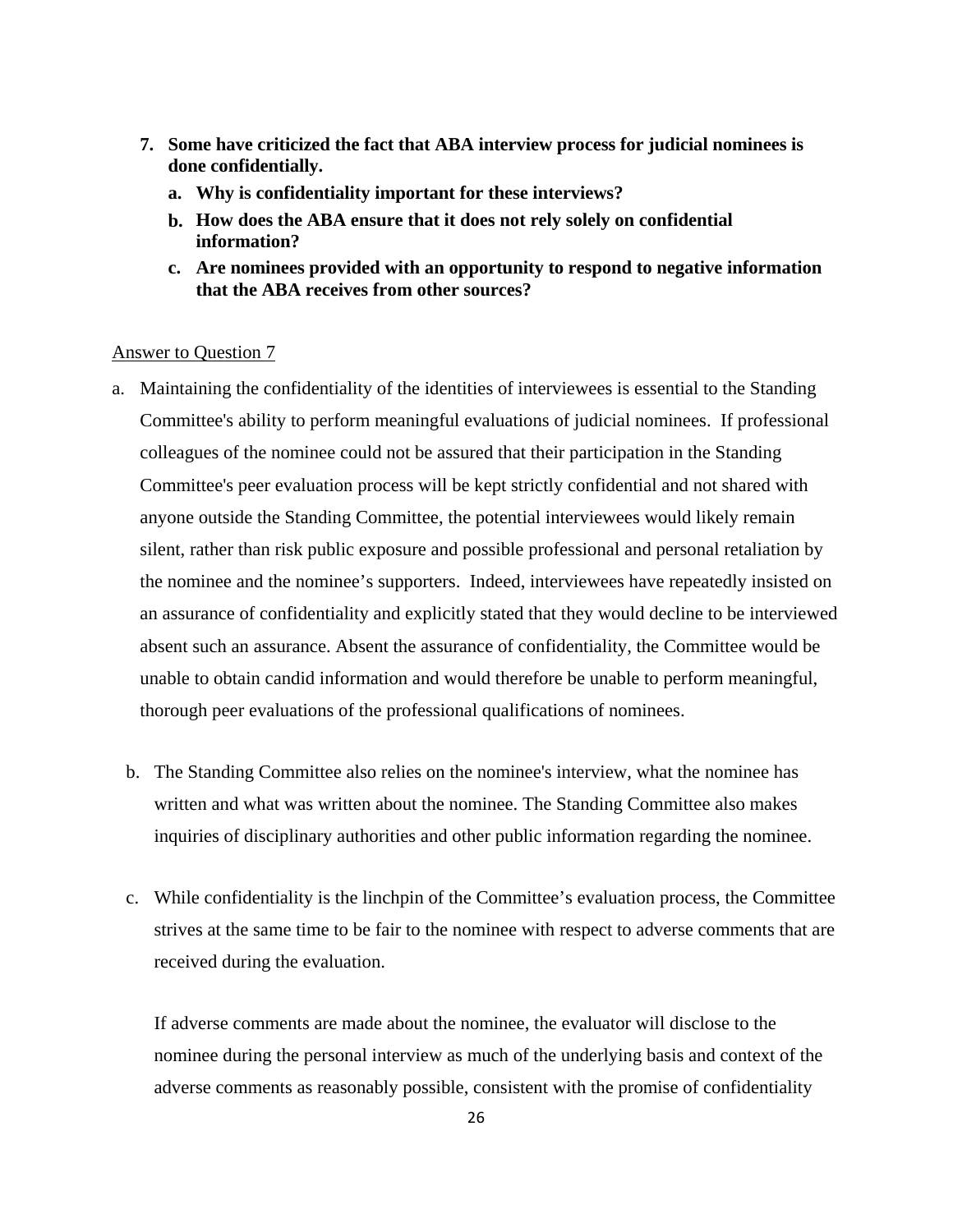made to interviewees. The evaluator also will discuss with the nominee any adverse comments that are a matter of public record or are otherwise known by the nominee.

If an adverse comment about the nominee is made by someone who has not waived confidentiality, and if disclosure of the substance of that adverse comment would necessarily compromise the promise of confidentiality given to the source of the comment, it will not be reported by the evaluator to the nominee nor revealed to, or considered by, the Committee in its evaluation and rating of the nominee.

During the personal interview, the nominee will be afforded a full opportunity to address and rebut any adverse information or comments disclosed by the evaluator, and to respond to any disciplinary issues. If the nominee identifies persons or provides documents or other information that can shed additional light on the adverse comments or on the nominee's professional qualifications, the evaluator will conduct appropriate follow-up interviews and such further investigation as may be deemed necessary. Information obtained from the further investigation is included in the Report.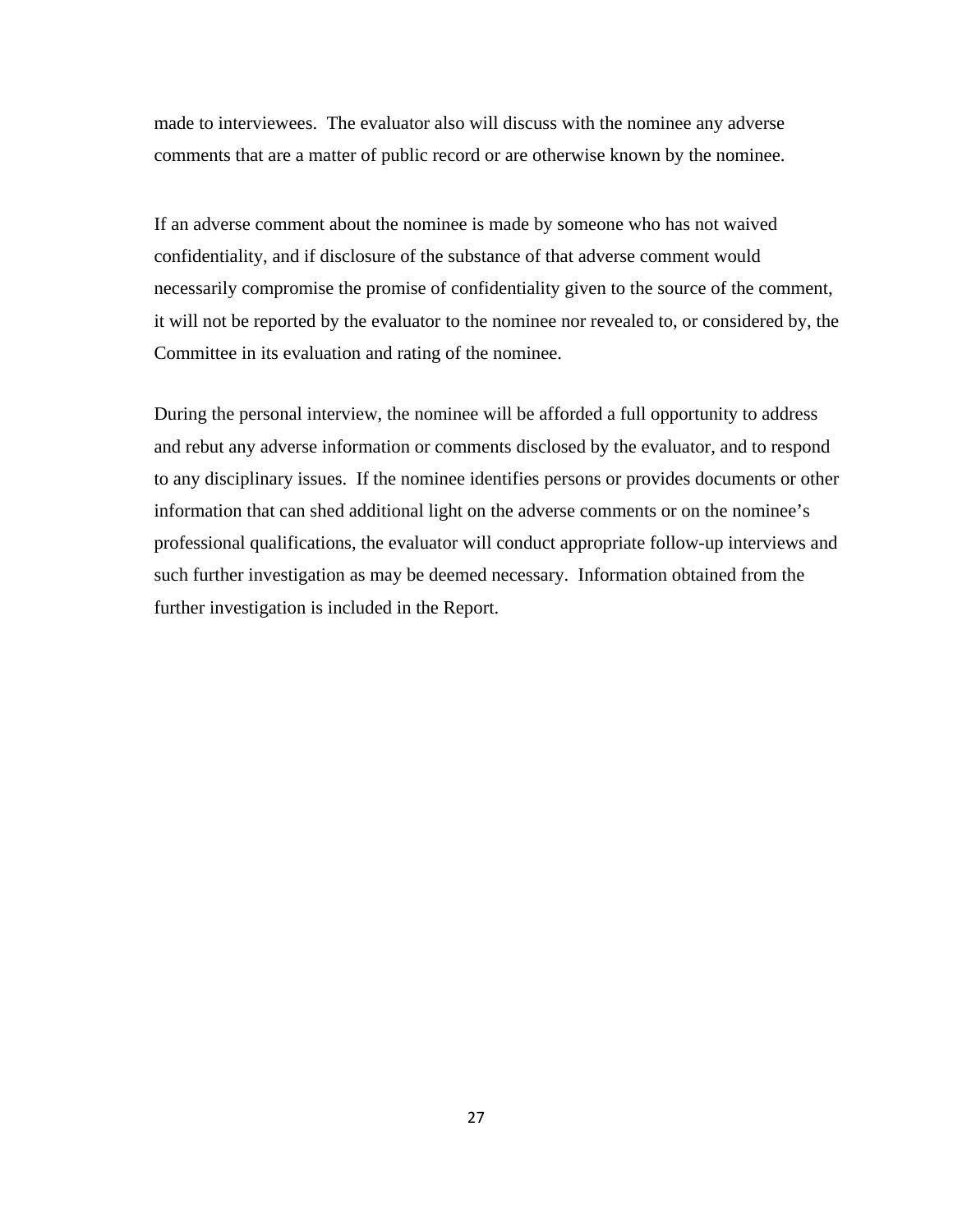**Responses**  to Written Questions of Senator Jeff Flake "Nominations" Questions for Pamela Bresnahan, ABA Standing Committee on the Judiciary U.S. Senate Judiciary Committee November 15, 2017

1**. Please provide a comprehensive list of all qualification ratings for federal judicial nominees whom the ABA Standing Committee on the Judiciary evaluated between the years beginning with the 97th Congress and ending with the 102nd Congress. In each instance please indicate whether the qualification was unanimous and, if not, the majority, substantial majority, and minority rating**s.

### Answer to Question 1

You have asked for the ratings of nominees of the Reagan administration (1981- 1989) and the George H.W. Bush administration (1989-1993). The ratings of all nominees during the George H.W. Bush administration, covering the  $101<sup>st</sup>$  and  $102<sup>nd</sup>$  Congresses are posted on our website at: https://www.americanbar.org/groups/committees/federal\_judiciary/ratings.html.

We do not have verified lists of the ratings of all nominees from the Reagan administration or earlier ones. We do, however, have a list of ratings of all Reagan appointees, which are attached as Appendix II. This same list was submitted in 1989 to the Senate Judiciary Committee on August 28, 1996.

Please note that prior to 1990 the Standing Committee utilized a four-tier rating system for lower court nominees: Exceptionally Well-Qualified, Well-Qualified, Qualified, and Not Qualified. In the waning months of 1989, the Standing Committee simplified its rating scheme by eliminating its highest rating and adopted a three-tier rating system for all nominees (Well-Qualified, Qualified, and Not Qualified) that is still in use today.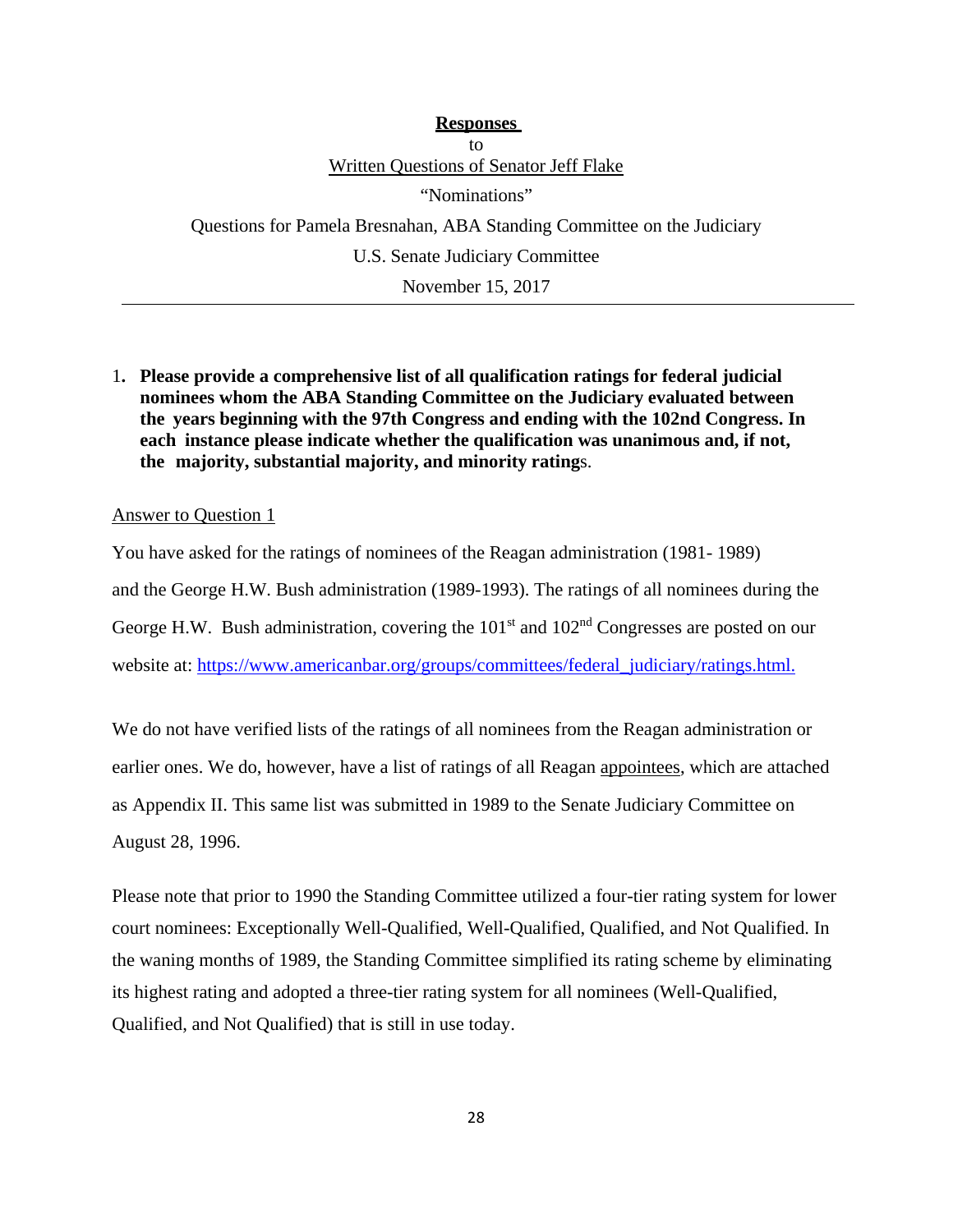### **Responses**

**to** 

**Written Questions of Senator Ben Sasse** 

**for the Record** 

**for Ms. Pamela Bresnahan**

**November 22, 2017** 

- **1. I'd like to take this opportunity to raise a number of concerns about how this process has played out in a way that has proven particularly unfair to Mr. Grasz. In particular, I'm concerned that this process has been deliberately manipulated to deny Mr. Grasz the opportunity to respond to attacks on his character when he appeared before this Committee. Let me note a few data points:** 
	- **The ABA released its rating of Mr. Grasz on Monday, October 30th, just two days before Mr. Grasz's hearing.**
	- **Not coincidentally, this timing allowed the ABA's rating to dominate news coverage going into the hearing.**
	- **After the Committee immediately invited the ABA to testify at Mr. Grasz's hearing, ABA representatives claimed that the timing didn't permit them enough time to testify.**
	- **Mr. Grasz's nomination was announced nearly three months earlier, on August 3rd.**
	- **In fact, the ABA notified this Committee on September 25th that their evaluation of Mr. Grasz's nomination would be completed no later than October 20th.**
	- **The public notice of Mr. Grasz's hearing went out on Wednesday, October 25th, a week before the hearing, as is standard operating procedure for this Committee.**
	- **The ABA certainly found the time before Mr. Grasz's hearing to produce a seven- page statement attacking on Mr. Grasz's character.**
	- **Subsequently, the ABA submitted a "supplemental" statement attempting to discredit the oral and written testimony provided by Mr. Grasz at his hearing.**
	- **a. Don't these data points make it pretty clear that the ABA could not have**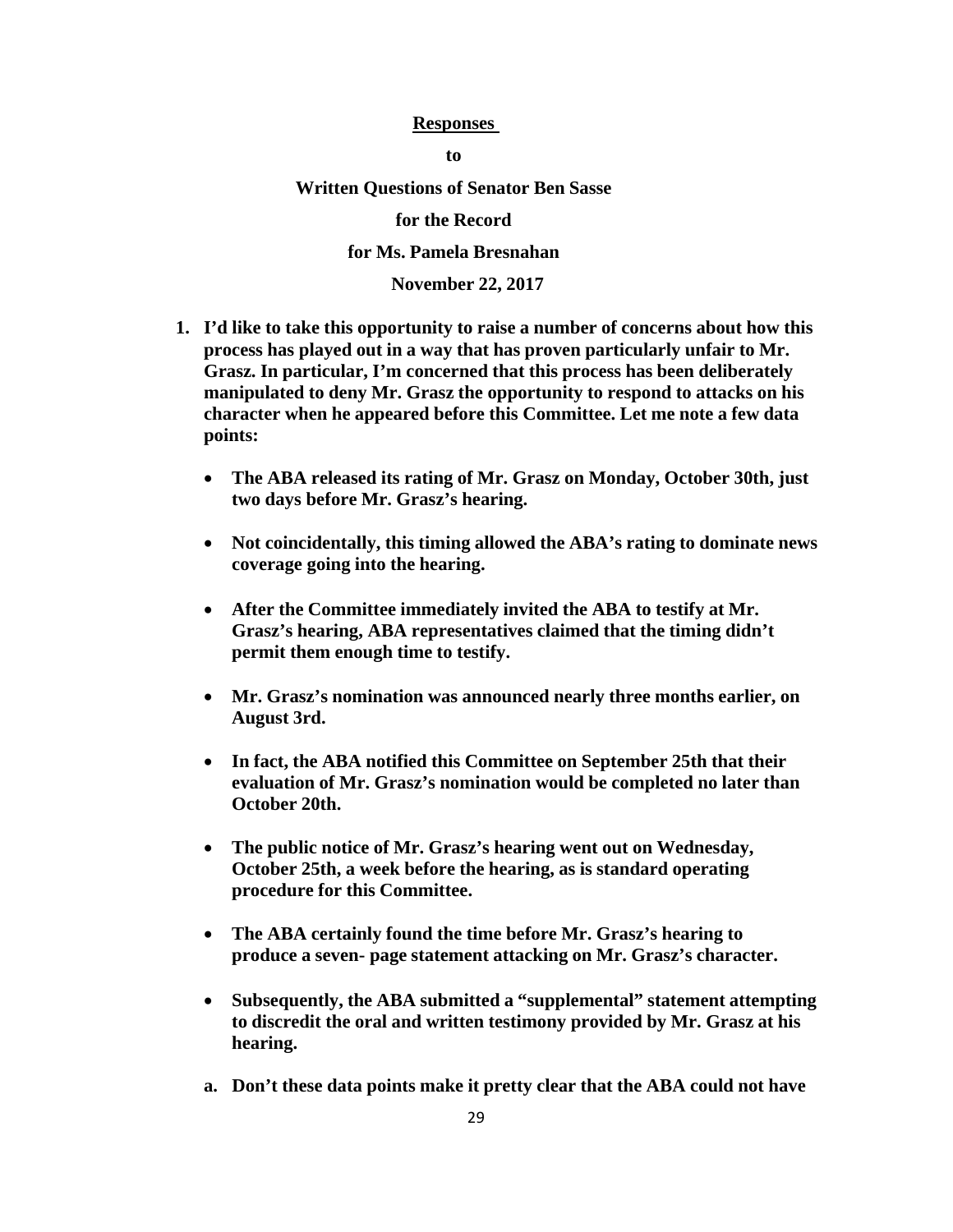# **reasonably claimed not to have enough notice to testify at Mr. Grasz's hearing, a forum in which he could have responded to these attacks?**

#### Answer to Question 1

Your "data points" fail to acknowledge that, in this case, the Senate Judiciary Committee departed from prior, established practices governing post-nomination evaluations by the ABA's Standing Committee.

As you know, troublesome investigations take significantly more time to complete because the Standing Committee appoints a second evaluator in cases where there is a possibility of a "Not Qualified" rating. We do this for the benefit of the nominee. The second evaluator needs time to review the first evaluation, solicit the input of individuals who may not have been contacted or who declined to respond to an earlier request, re-interview any individuals whose comments need clarification, and re-interview the nominee. The second evaluator also needs time to prepare his or her Report, which is reviewed by the Chair and then sent, along with the first Report, to the Standing Committee members for review and a vote on a rating.

 The Majority staff was well aware that a second evaluator had been appointed and was kept apprised of the revised timetable required to complete the second Report and vote. Since the start of this administration, we have shortened the time we take to complete an evaluation, and we have made every effort to expedite evaluations when possible to accommodate the Senate Judiciary Committee's schedule. However, it is difficult to be accommodating in the absence of sufficient communication, and, even in the best of circumstances, it is almost impossible to expedite an evaluation where a "Not Qualified" vote is possible and so much is at stake. Getting it "right" is far more important than beating the clock.

During the eight years of the George W. Bush administration, when we also conducted our evaluations on a post-nomination basis, there were only seven instances when the chair of the Senate Judiciary Committee held hearings on nominees whose ratings had not yet been submitted. And there was a firm understanding that the Standing Committee Chair and evaluators would be invited to testify at a hearing of a nominee who had received a "Not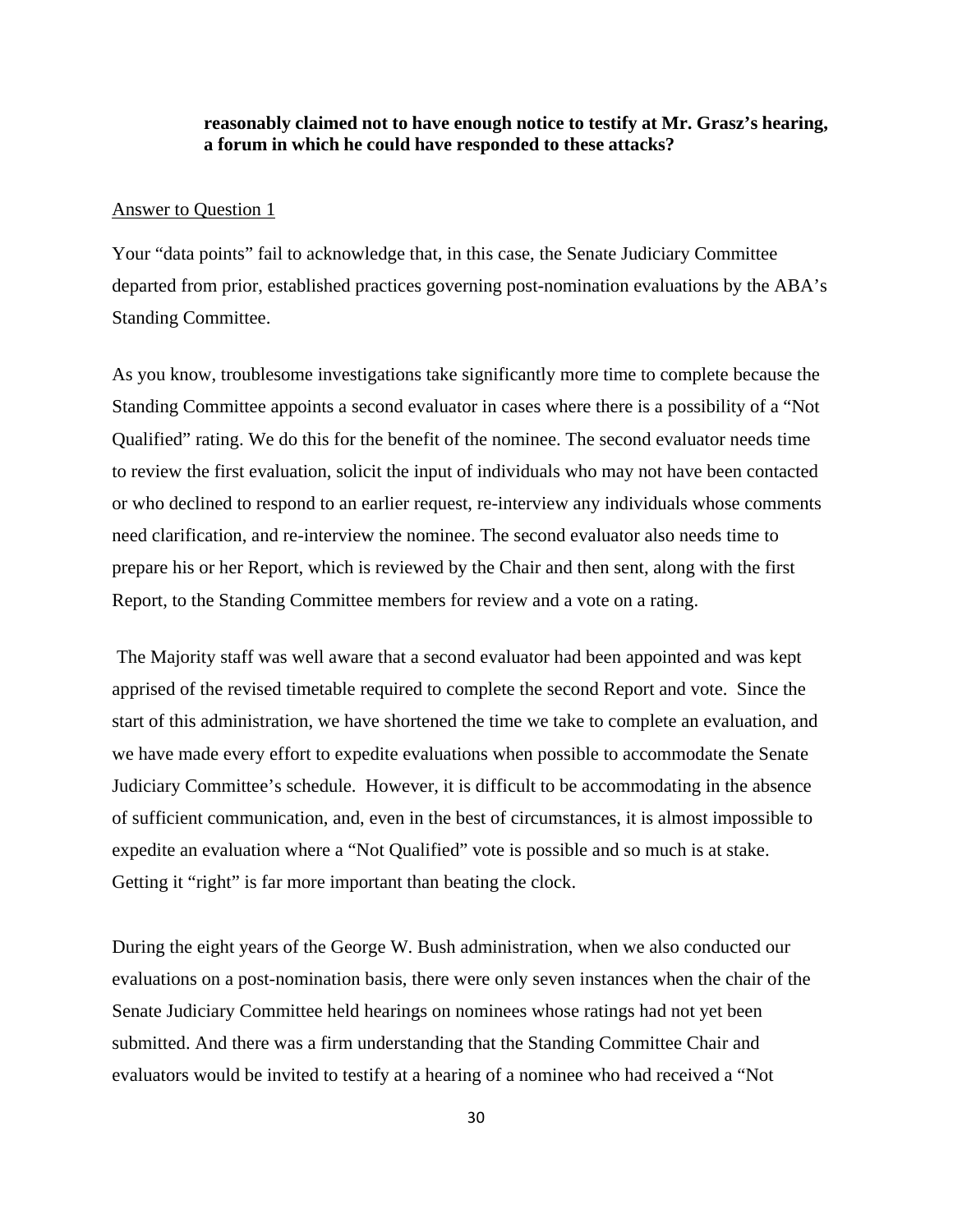Qualified" rating and would be notified in advance of the proposed date for the hearing. This made it possible for the Chair and evaluators, who have full-time demanding practices, complex schedules, and who hail from all parts of the country, to rearrange their schedules, prepare a written statement and appear in person to testify at the nominee's confirmation hearing. There was an orderly predictable, and respected process in place.

Despite knowing about these circumstances, the Majority scheduled Mr. Grasz' confirmation hearing before our evaluation was completed and rating was submitted. I notified the Majority staff of the "Not Qualified" rating, after all the votes were in, on Monday, October 30, a few hours before I submitted the rating letter and a short statement of reasons for the rating. I was not asked for the Standing Committee to testify until Monday for the Wednesday hearing, and until Monday there was no expectation, let alone assurance, that I would be asked to testify, based on the Teeter and Talley hearings. Under these circumstances, neither I nor the evaluators had pre-cleared our schedules in advance, and there was insufficient time to rearrange our schedules and for our evaluators to fly in to testify less than 48 hours after receiving the invitation.

**2. In the November 13 testimony, Prof. Nance claims "several of the individuals who were interviewed with respect to Mr. Grasz' nomination have since stated that they were not contacted by [the Standing] Committee."** 

**a. This appears to be an assertion that some interviewees have lied or otherwise misrepresented what occurred. Exactly how many Nebraskans is the ABA accusing of lying publicly?** 

# Answer to Question 2

The Standing Committee has not accused anyone of lying about being contacted or interviewed by the evaluators. As I have stated before, confidentiality prevents us from disclosing who or how many individuals made a public statement or whether there was pressure exerted to make a public statement in support of the nominee.

#### **3. In your October 30 written testimony, you referred to Prof. Nance providing**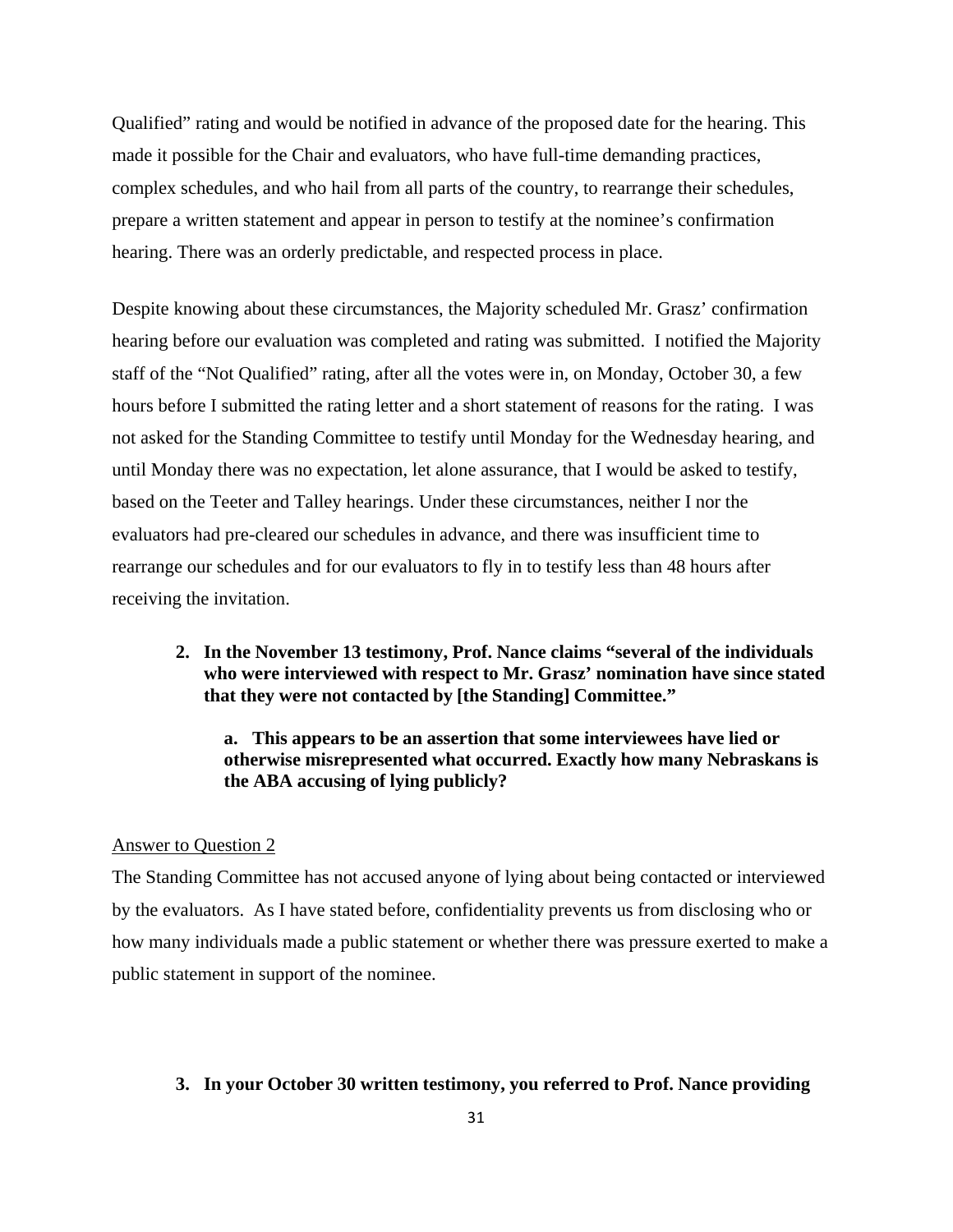**"summaries of all of her 183 confidential interviews." In the November 13 written testimony, Prof. Nance stated: "I contacted more than 1800 lawyers and judges, and I received 183 responses, 69 of which were substantive interviews, faxes or e-mails." Both the October 30 and November 13 statement refer to Mr. Pulgram as having spoken to 24 individuals, though the November 13 statement admits that this number included "follow[ing] up with some of the persons whom Professor Nance had contacted." In your oral testimony, you stated that the total number of interviewed individuals was: "Around 120. Don't hold me to the exact number, but it's around there."** 

- **a. Why did you characterize all 183 "responses" received by Prof. Nance as "confidential interviews" when even she admits that less than 38 percent of these "responses" were "substantive interviews, faxes, or emails"?**
- **b. Given that the maximum number of individuals interviewed by the two evaluators was no higher than 94—a figure which omits the overlap admitted to by Mr. Pulgram—how did you overstate the number of interviews by upwards of 30 percent in your oral testimony?**

### Answer to Question 3

a-b. Professor Nance's Report included a summary of the 183 responses received from individuals whom she believed were likely to have first-had professional knowledge of Mr. Grasz. However, many of them had only minimal or no knowledge of the nominee. Please see page 6 of the November 16, 2017 Supplemental Statement. The point is that there was a wide net cast that resulted in substantive responses from a broad cross-section of the legal community with whom Mr. Grasz works.

**4. In his testimony, Mr. Grasz described one of the evaluators focusing "a significant portion" of the interview on Grasz's white paper on the state judicial selection process. In that paper, Mr. Grasz—in his words— "critici[zed] the role of interest groups, including trial lawyer's groups and the ABA, in the process." The ABA's November 13 statement makes reference to the exchange as well.** 

**Additionally, you emphasize in both your written and oral testimony how many "hundreds of hours" each member of your committee devotes to their ABA work each year, how you personally intend to spend "close to probably 2,000 hours this year" on your committee work, the "great pride" you and your fellow committee members take in your work, and how you believe you "help instill public trust in the federal judiciary."**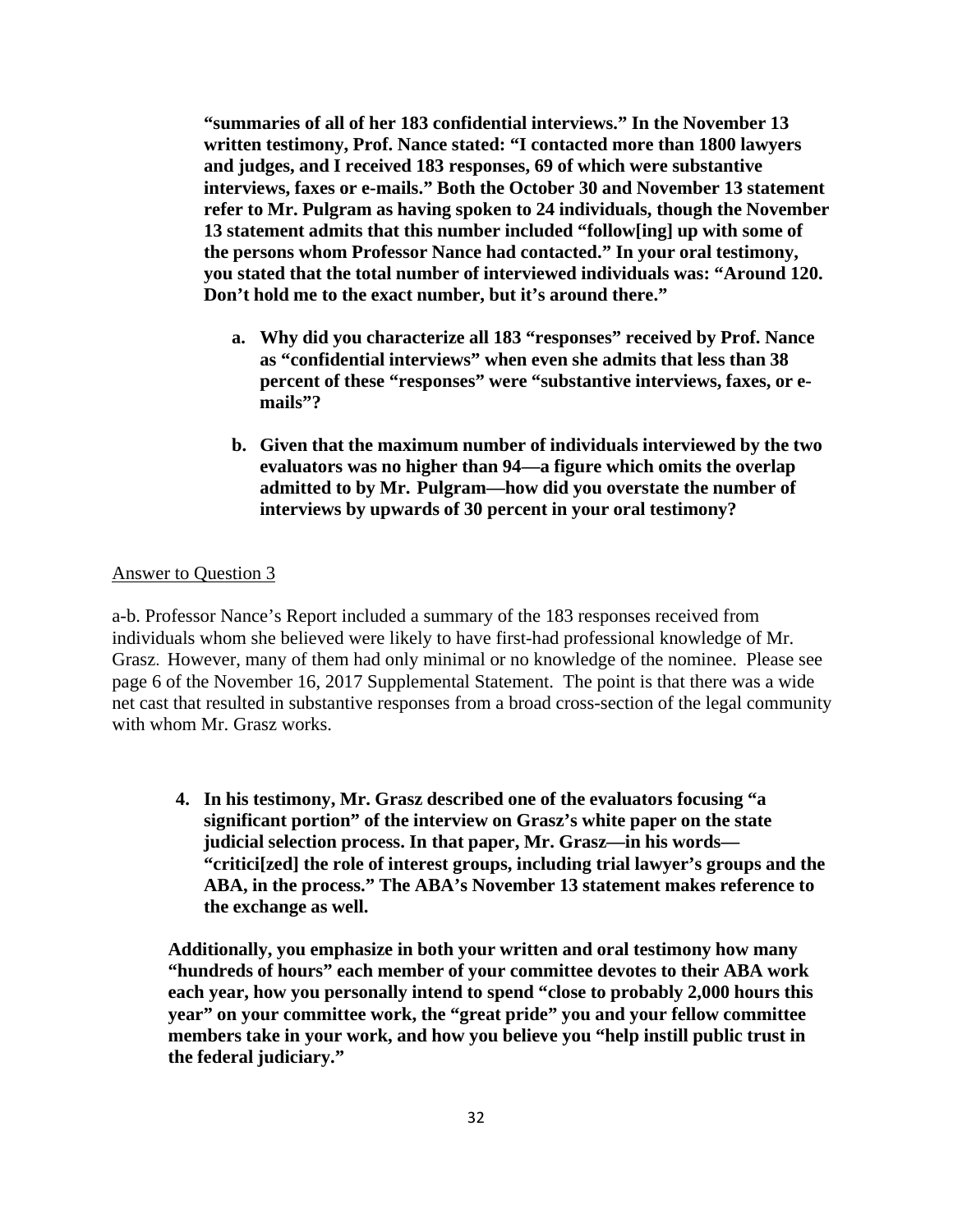# **a. In light of Mr. Grasz's criticism of the ABA's role in judicial selection, doesn't every member of the standing committee have a glaring conflict of interest in evaluating his nomination?**

### Answer to Question 4

The introduction to this question refers to "the state judicial selection process" and repeats an assertion that Mr. Grasz criticized "the role of interest groups, including trial lawyers and the ABA, in the process." This is apparently taken from Mr. Grasz's November 1 testimony when he observed: "I think at least half-an-hour of that time [the second interview] was devoted to discussing a white paper that I had written on the judicial selection process for State judges in Nebraska. There was one paragraph in that rather lengthy article where I had criticized the oversized involvement of the American Bar Association in that process…." This assertion by Mr. Grasz, repeated in the introduction to the question, is perplexing: The ABA does not have – and never has had – any role in any state's judicial selection process, Nebraska's included. To be clear, the Standing Committee believes that Mr. Grasz has overstated the time spent discussing any aspect of his white paper, and only a small fraction of the time related in any way to the ABA.

We are also confident that the nominee's subsequent criticism of the ABA's institutional role in the federal judicial confirmation process does not create a personal conflict of interest on the part of any individual involved in evaluating the nominee.

**5. Your testimony repeatedly claims that Mr. Grasz characterizes his current work as 50% lobbying, yet in his SJQ, Mr. Grasz describes that half of his work as "half government relations and legal consultation for firm clients." In his written responses to my questions, he explains that this category of work "includes a wide variety of legal activities, such as work on health care scopeof-practice issues, administrative law issues, and, most notably, [his] work for the Papio-Missouri River Natural Resources District for which [his] firm serves as general counsel." He further indicates that a review of his firm's records indicates that he has spent less than 1% of his time lobbying this year.** 

**a. Given that your November 13 written testimony elsewhere makes reference to his answers to my written questions, why did your November 13 testimony perpetuate this politically charged mischaracterization of Mr.**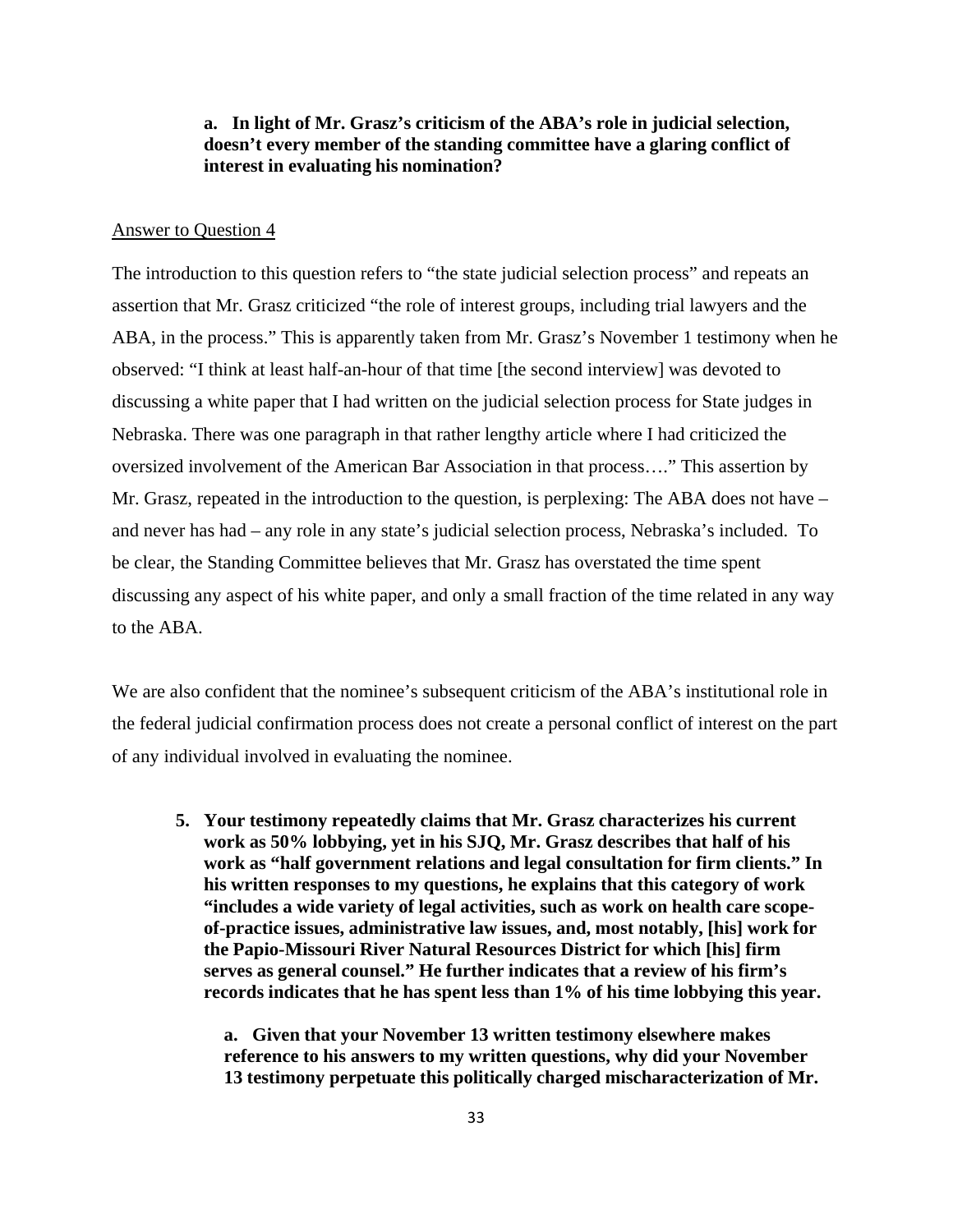# **Grasz's work as 50% lobbying in light of his detailed clarification and its consistency with the original language of his SJQ?**

### Answer to Question 5

The evaluators' understanding from the nominee and the SJQ was that lobbying, including all aspects of government relations work, comprised 50% of his practice. This was not an issue of concern to us and therefore not one for which we sought additional information.

# **6. Your November 13 testimony makes some startling accusations about Mr. Grasz disclosing confidential information. The testimony, though, admits that it was Mr. Pulgram that first asked Mr. Grasz about the matter.**

**a. If Mr. Pulgram knew or suspected that the matter involved confidential information—as he claims Mr. Grasz warned him—then why was it appropriate for him to ask Mr. Grasz to discuss the matter at all?** 

#### Answer to Question 6

Prior to Mr. Grasz' second interview, the ABA Standing Committee received reports in peer interviews with Nebraskans that Mr. Grasz had allegedly attempted to undo the outcome of a Nebraska Judicial Nominating Commission ("Commission") after it had denied Mr. Grasz' preferred candidate a nomination to the Nebraska Supreme Court for. These reports raised serious issues. The Commission's proceedings were, by Nebraska law, non-partisan and required to be kept confidential. For an outsider to have obtained, and then used, knowledge of the content of the Commission's confidential proceedings, and/or to have attempted to influence them in a partisan way, was potentially troubling. It also raised questions about Mr. Grasz' judgment and ability to put aside his partisanship, in particular, in the selection and operation of the judiciary.

Accordingly, during the second interview, Mr. Grasz was asked about this subject. Mr. Grasz acknowledged that he had a preferred candidate for the Supreme Court. Mr. Grasz said that he was very upset when this candidate was not nominated by the Commission, a fact that precluded the Governor from appointing the candidate. Mr. Grasz was a close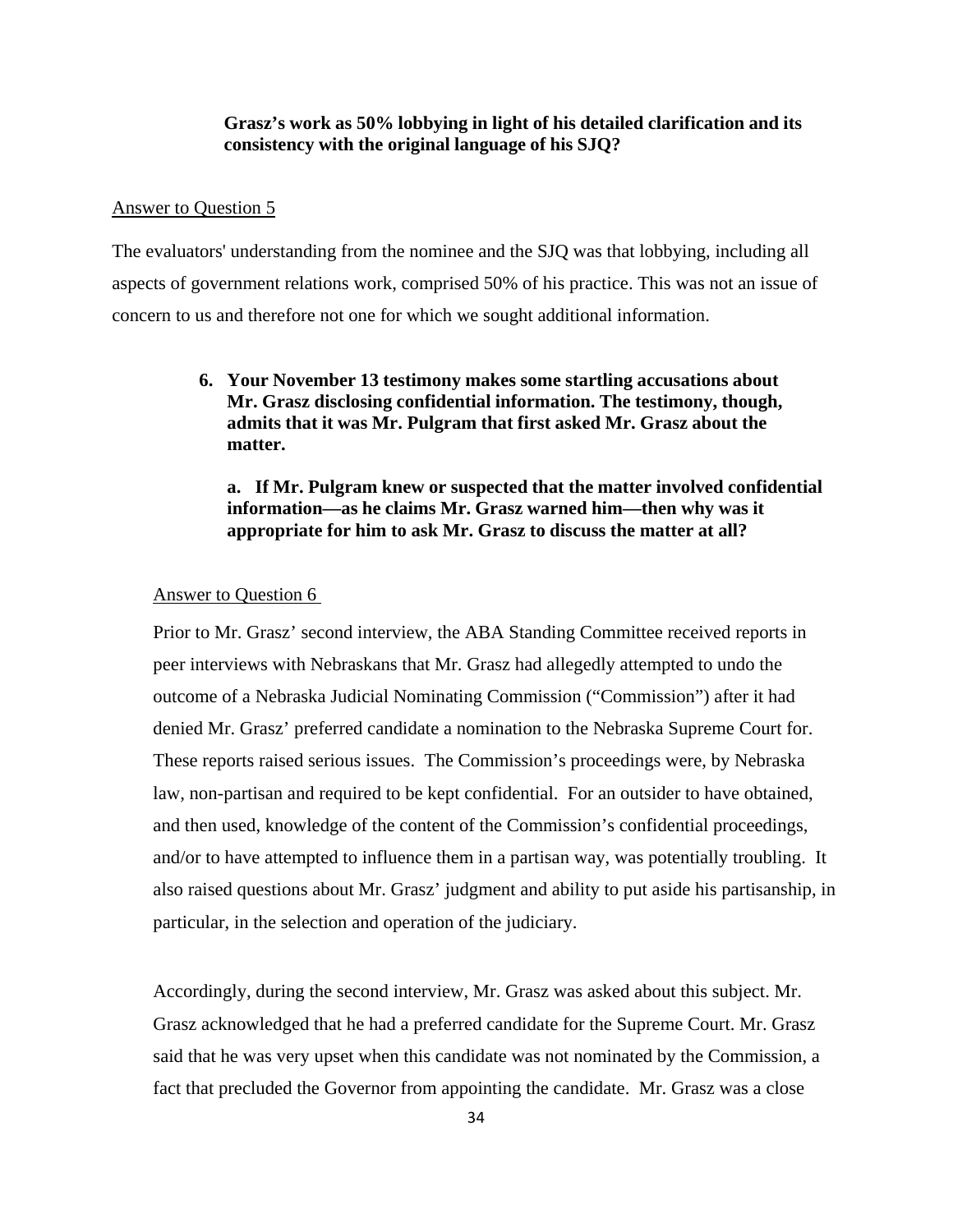advisor to the Governor, stated that he had assisted the Governor in evaluating judicial nominees, and stated that he had been in touch with either the Governor personally or, if not, "the Governor's people" regarding the preferred candidate prior to the Commission's process.

Mr. Grasz also acknowledged that, before intervening on his candidate's behalf, he obtained information that was confidential under state law about what had happened in the Commission's meetings where the preferred candidate was not nominated. The 14-page document itself reflects an extensive collection of this information, and Mr. Grasz's use of it. It describes private and confidential meetings of the Commission, and alleges events during those meetings that are expressly confidential as a matter of Nebraska Revised Statutes § 24-812 (providing that all communications not in public sessions "shall be confidential").<sup>1</sup> The 14-page document requests, among other things, that the Commission reconsider its denial of the nomination of the candidate, based on confidential information about the Commission's meetings and actions.

It should be remembered that it was Mr. Grasz who first introduced this subject to the Senate Judiciary Committee. In his November 13, 2017 responses to Senator Sasse, Mr. Grasz referred to his "support of a friend who had applied for a seat on the Nebraska Supreme Court." The ABA's first statement on this subject followed. Mr. Grasz has alternatively stated that the candidate whom he supported was his "client." Mr. Grasz, however, did not submit anything to the Commission as an attorney on behalf of a client.

<sup>&</sup>lt;sup>1</sup> The Nebraska statute also provides a further layer of protection for communications with the Commission, providing that all communications, including in public sessions, are "privileged" (i.e., not subject to a claim such as defamation or invasion of privacy), with an express exception to this privilege for claims of misconduct by Commissioners. Neb. Rev. St. § 24-812. Regardless of the existence of or exceptions to this additional *privilege*, however, nothing in statute authorizes any exception for transmission, receipt, or use of *confidential* communications of the Commission for any purpose. Further, while Nebraska Rule of Court 1-602(C) permits any person to challenge a Commissioner's impartiality, it does not provide that any person may obtain, transmit or use confidential communications in the Commission's closed session to do so. If a potential to allege partiality of a Commissioner were sufficient to excuse any citizen obtaining and using the Commission's confidential internal communications, that would gut the confidentiality of the process.